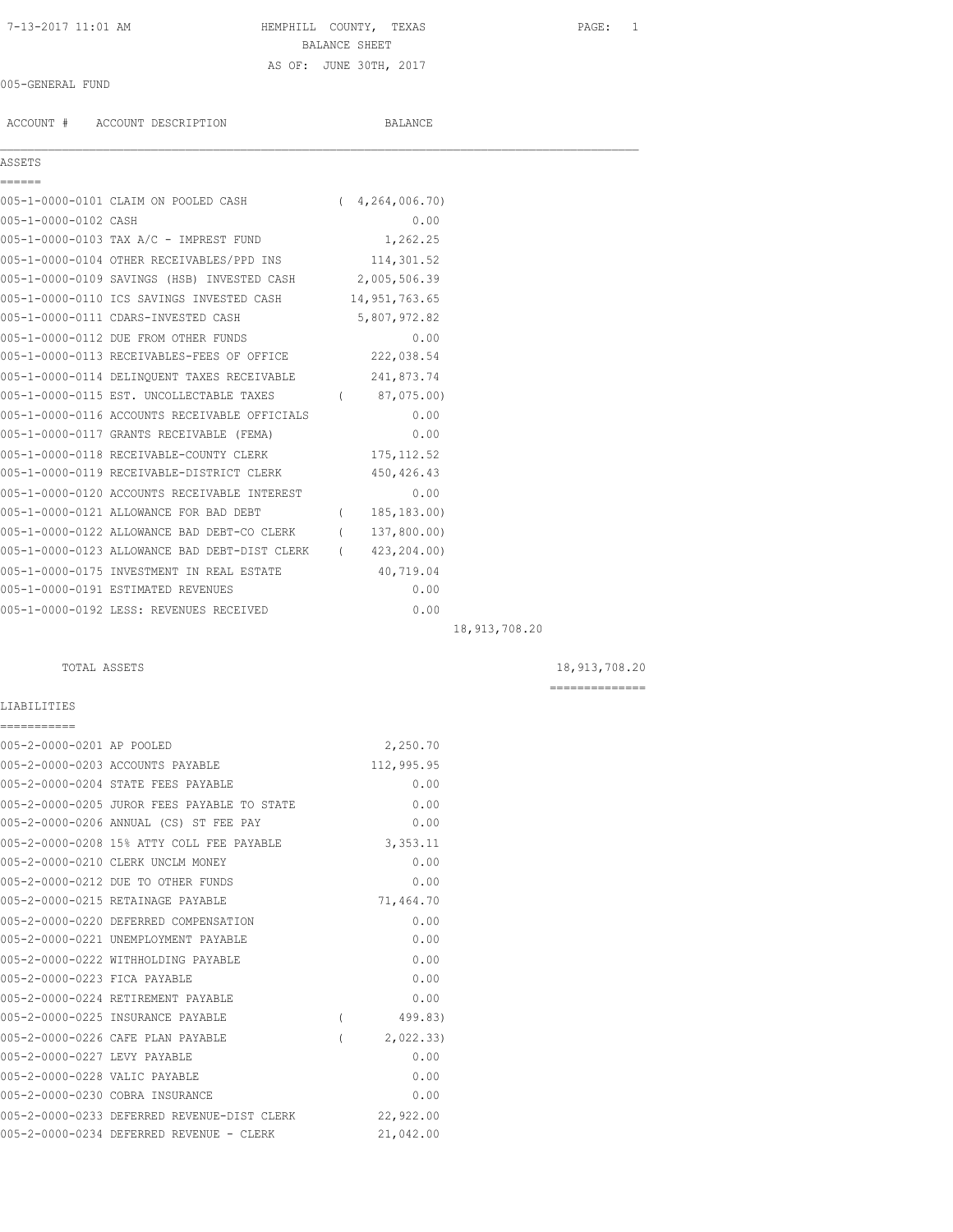## 7-13-2017 11:01 AM HEMPHILL COUNTY, TEXAS PAGE: 2 BALANCE SHEET

005-GENERAL FUND

AS OF: JUNE 30TH, 2017

|                              | ACCOUNT # ACCOUNT DESCRIPTION                        |            | BALANCE    |  |
|------------------------------|------------------------------------------------------|------------|------------|--|
|                              | 005-2-0000-0236 DEFERRED REVENUE - JP                |            | 23,377.00  |  |
|                              | 005-2-0000-0238 DEFERRED TAX REVENUE                 |            | 139,806.00 |  |
|                              | 005-2-0000-0261 SALES TAX REPORT                     | $\sqrt{2}$ | 1.35)      |  |
|                              | 005-2-0000-0281 APPROPRIATIONS                       |            | 0.00       |  |
|                              | 005-2-0000-0282 LESS: EXPENDITURES                   |            | 0.00       |  |
|                              | 005-2-0000-0283 LESS: ENCUMBRANCES                   |            | 0.00       |  |
|                              | 005-2-0000-0290 PRIOR YR A/PAYABLE                   |            | 0.00       |  |
|                              | 005-2-0000-0301 1-CCC COURT COSTS COLLECTED          |            | 5,313.47   |  |
|                              | 005-2-0000-0306 6-BAIL BOND FEE                      |            | 431.90     |  |
|                              | 005-2-0000-0307 7-DNA CONVICTIONS                    |            | 0.45       |  |
|                              | 005-2-0000-0308 8-DNA CS COMM. SUPERVISION           |            | 0.00       |  |
|                              | 005-2-0000-0309 9-DNA JV TESTING FEE JV              |            | 0.00       |  |
|                              | 005-2-0000-0310 10-EMS TRAMA FUND                    |            | 125.57     |  |
|                              | 005-2-0000-0311 11-JPD-JUV PRO DIVERSION FEE         |            | 0.00       |  |
|                              | 005-2-0000-0312 12-JRF-JURY REIMBURSEMENT FEE 470.99 |            |            |  |
|                              | 005-2-0000-0313 13-TDF INDIGENT DEFENSE FEE          |            | 280.51     |  |
|                              | 005-2-0000-0314 14-MVF MOVING VIOLATION FEE          |            | 16.16      |  |
|                              | 005-2-0000-0315 15-STF STATE TRAFFIC FINE            |            | 2,215.83   |  |
|                              | 005-2-0000-0316 16-POF PEACE OFFICER FEES            |            | 78.85      |  |
|                              | 005-2-0000-0317 17-FTA FAILURE TO APPEAR             |            | 80.00      |  |
|                              | 005-2-0000-0318 18-JUD FUND CONSTITUTIONAL           |            | 37.82      |  |
|                              | 005-2-0000-0320 MCW-MOTOR CARRIER WT                 |            | 3,349.85   |  |
|                              | 005-2-0000-0321 TP-TIME PAYMENT FEE                  |            | 99.54      |  |
|                              | 005-2-0000-0322 DRF-DRIVING RECORDS FEE              |            | 0.00       |  |
|                              | 005-2-0000-0323 JS-JUDICIAL SUPPORT FEE              |            | 894.05     |  |
|                              | 005-2-0000-0324 TPDF-TRUANCY PREV DIV FUND           |            | 241.91     |  |
|                              | 005-2-0000-0325 SPECIALTY COURT                      |            | 63.73      |  |
|                              | 005-2-0000-0326 7TH COURT OF APPEALS                 |            | 28.45      |  |
| 005-2-0000-0327 OMNIBASE     |                                                      |            | 90.00      |  |
|                              | 005-2-0000-0328 PARKS&WILDLIFE                       |            | 85.00      |  |
|                              | 005-2-0000-0329 CHILD SAFETY SEAT                    |            | 323.70     |  |
| 005-2-0000-0330 CISD         |                                                      |            | 0.00       |  |
| 005-2-0000-0331 TRAILEE/CASA |                                                      |            | 0.00       |  |
|                              | 005-2-0000-0400 BIRTH-REMOTE ACCESS                  |            | 0.00       |  |
|                              | 005-2-0000-0410 1-BIRTH CERTIFICATE FEE              |            | 21.60      |  |
|                              | 005-2-0000-0420 2-MLF MARRIAGE LICENSE FEE           |            | 90.00      |  |
|                              | 005-2-0000-0430 3-DIM DEC OF INFORMAL MARRIAGE       |            | 0.00       |  |
|                              | 005-2-0000-0440 4-NDF NONDISCLOSURE FEES             |            | 0.00       |  |
|                              | 005-2-0000-0450 5-TCV-JUROR DONATIONS                |            | 0.00       |  |
|                              | 005-2-0000-0460 6-JUSTICE CTS-INDIGENT LEGAL         |            | 22.80      |  |
|                              | 005-2-0000-0470 7A-STATUTORY PROBATE                 |            | 0.00       |  |
|                              | 005-2-0000-0471 7B-JUDICIAL FUND FILING FEE          |            | 0.00       |  |
|                              | 005-2-0000-0480 8A-STATUTORY CO COURT                |            | 0.00       |  |
|                              | 005-2-0000-0481 8B-JUDICIAL FUND                     |            | 0.00       |  |
|                              | 005-2-0000-0490 9A-CONSTITUTIONAL CO COURT           |            | 38.00      |  |
|                              | 005-2-0000-0491 9B-JUDICIAL FUND FILING FEE          |            | 160.00     |  |
| 005-2-0000-0492 10A-DIVORCE  |                                                      |            | 0.00       |  |
|                              | 005-2-0000-0493 10B-OTHER THAN DIVORCE               |            | 49.50      |  |
|                              | 005-2-0000-0494 10C-INDIGENT LEGAL SERVICES          |            | 9.50       |  |
|                              | 005-2-0000-0495 11-JUDICIAL SUPPORT FEE              |            | 210.00     |  |
|                              | 005-2-0000-0496 SFP-ELECTRONIC FILING SYSTEM         |            | 207.99     |  |
|                              |                                                      |            |            |  |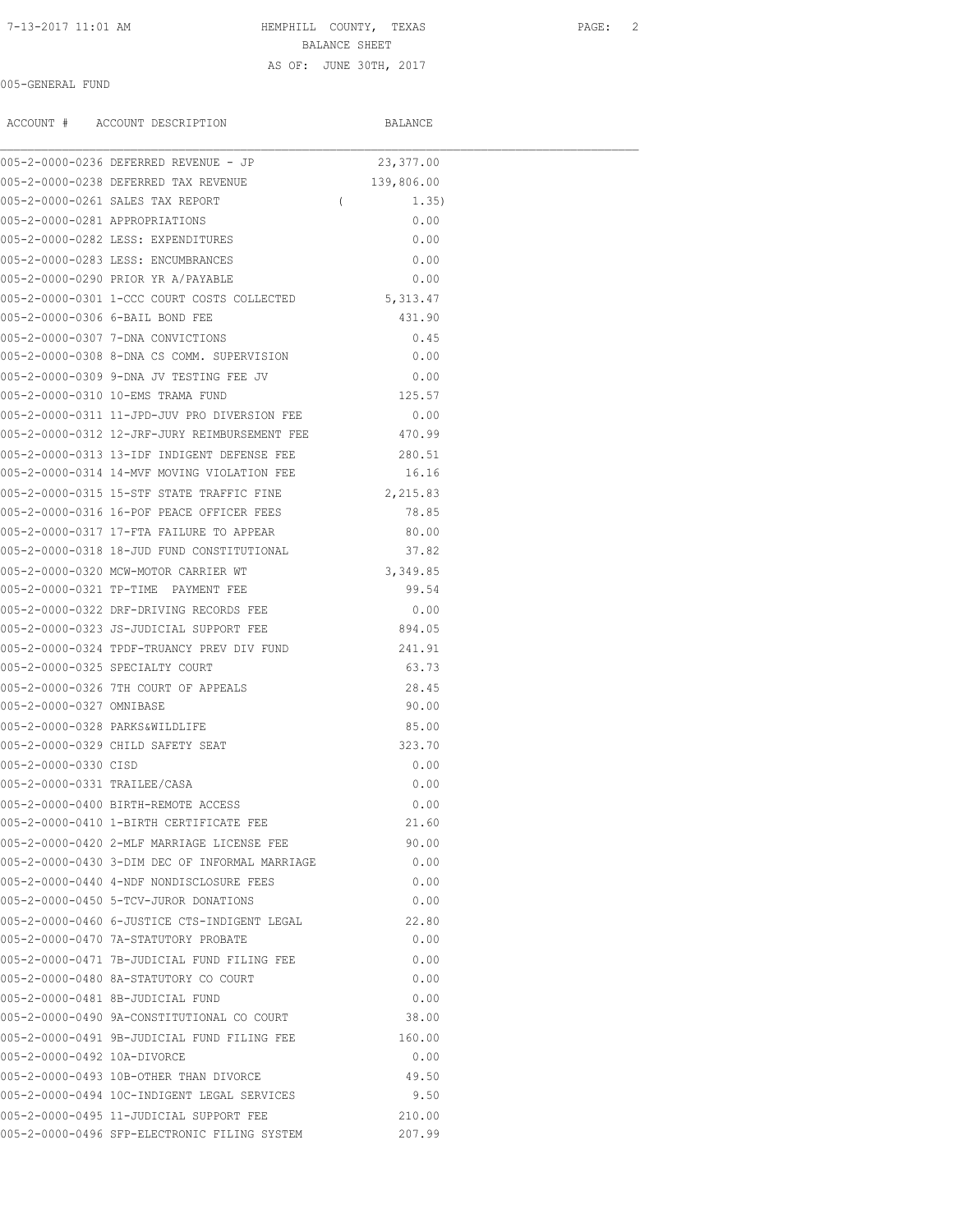| 7-13-2017 11:01 AM |  |  |
|--------------------|--|--|
|--------------------|--|--|

HEMPHILL COUNTY, TEXAS PAGE: 3 BALANCE SHEET AS OF: JUNE 30TH, 2017

005-GENERAL FUND

| ACCOUNT # ACCOUNT DESCRIPTION                     | BALANCE       |               |                |
|---------------------------------------------------|---------------|---------------|----------------|
| 005-2-0000-0497 TEXAS HOME VISITING PROGRAM       | 7.08          |               |                |
| 005-2-1510-0221 UNEMPLOYMENT PAYABLE              | 0.00          |               |                |
| 005-2-1520-0221 UNEMPLOYMENT PAYABLE              | 0.00          |               |                |
| 005-2-1530-0221 UNEMPLOYMENT PAYABLE              | 0.00          |               |                |
| 005-2-1540-0221 UNEMPLOYMENT PAYABLE              | 0.00          |               |                |
| 005-2-2410-0221 UNEMPLOYMENT PAYABLE              | 0.00          |               |                |
| 005-2-2500-0221 UNEMPLOYMENT PAYABLE              | 0.00          |               |                |
| 005-2-2550-0221 UNEMPLOYMENT PAYABLE              | 0.00          |               |                |
| 005-2-2560-0221 UNEMPLOYMENT PAYABLE              | 0.00          |               |                |
| 005-2-3500-0221 UNEMPLOYMENT PAYABLE              | 0.00          |               |                |
| 005-2-3600-0221 UNEMPLOYMENT PAYABLE              | 0.00          |               |                |
| 005-2-7001-0221 UNEMPLOYMENT PAYABLE              | 0.00          |               |                |
| TOTAL LIABILITIES                                 |               | 409,732.20    |                |
| EOUITY                                            |               |               |                |
| ======                                            |               |               |                |
| 005-3-0000-0301 CURRENT FUND BALANCE              | 16,484,132.07 |               |                |
| 005-3-0000-0302 BUDGETED FUND BALANCE             | 0.00          |               |                |
| TOTAL BEGINNING EQUITY                            | 16,484,132.07 |               |                |
| TOTAL REVENUE                                     | 5,743,804.14  |               |                |
| TOTAL EXPENSES                                    | 3,723,960.21  |               |                |
| TOTAL REVENUE OVER/(UNDER) EXPENSES 2,019,843.93  |               |               |                |
| TOTAL EQUITY & REV. OVER/(UNDER) EXP.             |               | 18,503,976.00 |                |
| TOTAL LIABILITIES, EQUITY & REV.OVER/(UNDER) EXP. |               |               | 18,913,708.20  |
|                                                   |               |               | ============== |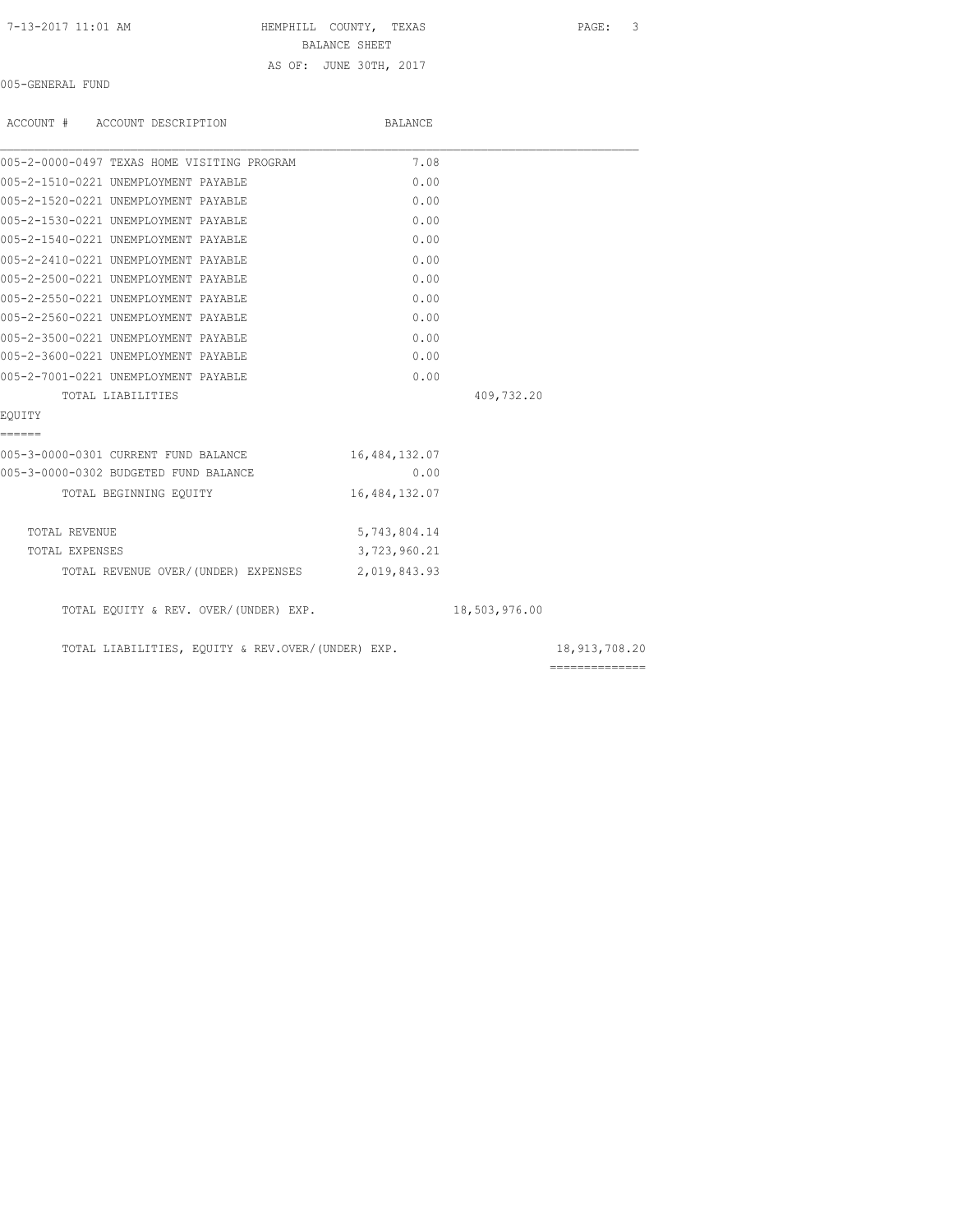| 7-13-2017 11:01 AM                                                          | HEMPHILL COUNTY, TEXAS<br>BALANCE SHEET |          | PAGE: 1        |
|-----------------------------------------------------------------------------|-----------------------------------------|----------|----------------|
|                                                                             |                                         |          |                |
| 008-LAW LIBRARY                                                             | AS OF: JUNE 30TH, 2017                  |          |                |
| ACCOUNT # ACCOUNT DESCRIPTION                                               | BALANCE                                 |          |                |
| ASSETS                                                                      |                                         |          |                |
| ======<br>008-1-0000-0101 CLAIM ON POOLED CASH                              | 6,319.26                                |          |                |
| 008-1-0000-0102 CASH - LAW LIBRARY                                          | 0.00                                    |          |                |
| 008-1-0000-0191 ESTIMATED REVENUES                                          | 0.00                                    |          |                |
| 008-1-0000-0192 LESS: REVENUES RECEIVED                                     | 0.00                                    |          |                |
|                                                                             |                                         | 6,319.26 |                |
| TOTAL ASSETS                                                                |                                         |          | 6,319.26       |
| LIABILITIES                                                                 |                                         |          | -------------- |
| ===========                                                                 |                                         |          |                |
| 008-2-0000-0201 AP POOLED                                                   | 0.00                                    |          |                |
| 008-2-0000-0203 ACOUNTS PAYABLE                                             | 0.00                                    |          |                |
| 008-2-0000-0222 PAYROLL W/H PAYABLE                                         | 0.00                                    |          |                |
| 008-2-0000-0223 PAYROLL FICA PAYABLE                                        | 0.00                                    |          |                |
| 008-2-0000-0224 PAYROLL RETIREMENT PAYABLE                                  | 0.00                                    |          |                |
| 008-2-0000-0225 PAYROLL INSURANCE PAYABLE<br>008-2-0000-0281 APPROPRIATIONS | 0.00<br>0.00                            |          |                |
|                                                                             |                                         |          |                |
| 008-2-0000-0282 LESS: EXPENDITURES<br>008-2-0000-0283 LESS: ENCUMBRANCES    | 0.00<br>0.00                            |          |                |
| 008-2-0000-0290 PRIOR YEAR PAYABLES                                         | 0.00                                    |          |                |
| TOTAL LIABILITIES                                                           |                                         | 0.00     |                |
| EOUITY                                                                      |                                         |          |                |
| ======<br>008-3-0000-0301 CURRENT FUND BALANCE                              | 5,255.26                                |          |                |
| 008-3-0000-0302 BUDGETED FUND BALANCE                                       | 0.00                                    |          |                |
| TOTAL BEGINNING EOUITY                                                      | 5,255.26                                |          |                |
| TOTAL REVENUE                                                               | 1,750.00                                |          |                |
| TOTAL EXPENSES                                                              | 686.00                                  |          |                |
| TOTAL REVENUE OVER/(UNDER) EXPENSES                                         | 1,064.00                                |          |                |
| TOTAL EQUITY & REV. OVER/(UNDER) EXP.                                       |                                         | 6,319.26 |                |
| TOTAL LIABILITIES, EQUITY & REV.OVER/(UNDER) EXP.                           |                                         |          | 6,319.26       |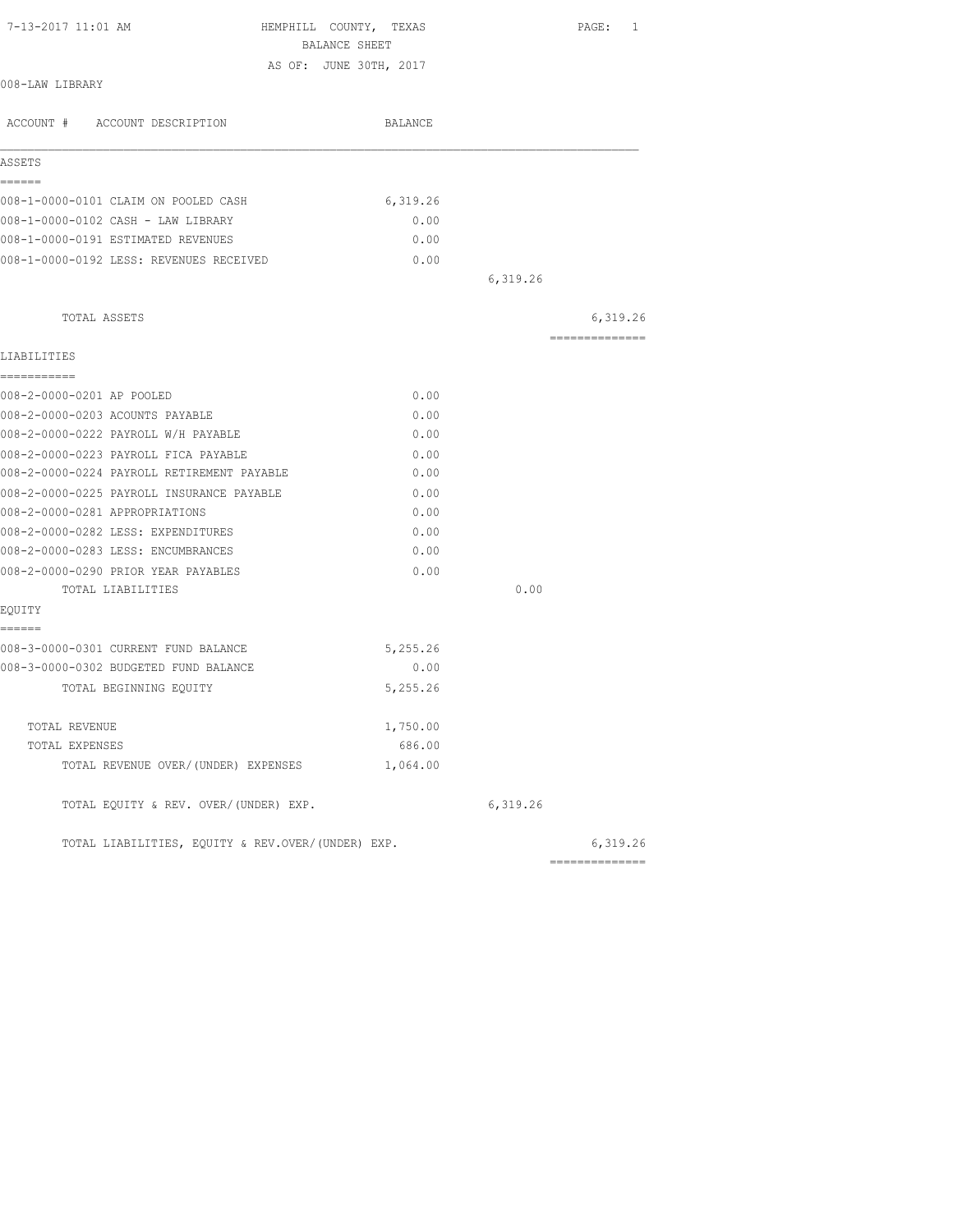| 7-13-2017 11:01 AM<br>HEMPHILL COUNTY, TEXAS<br>BALANCE SHEET |           |           | PAGE: 1                      |
|---------------------------------------------------------------|-----------|-----------|------------------------------|
| AS OF: JUNE 30TH, 2017                                        |           |           |                              |
| 009-SECURITY FEE                                              |           |           |                              |
| ACCOUNT # ACCOUNT DESCRIPTION                                 | BALANCE   |           |                              |
| ASSETS                                                        |           |           |                              |
| ======<br>009-1-0000-0101 CLAIM ON POOLED CASH                | 64,777.10 |           |                              |
| 009-1-0000-0102 CASH - COUNTY - SECURITY FEE                  | 0.00      |           |                              |
| 009-1-0000-0191 ESTIMATED REVENUES                            | 0.00      |           |                              |
| 009-1-0000-0192 LESS: REVENUES RECEIVED                       | 0.00      |           |                              |
|                                                               |           | 64,777.10 |                              |
| TOTAL ASSETS                                                  |           |           | 64,777.10                    |
| LIABILITIES                                                   |           |           | ===============              |
| -----------                                                   |           |           |                              |
| 009-2-0000-0201 AP POOLED                                     | 0.00      |           |                              |
| 009-2-0000-0203 ACOUNTS PAYABLE                               | 0.00      |           |                              |
| 009-2-0000-0222 PAYROLL W/H PAYABLE                           | 0.00      |           |                              |
| 009-2-0000-0223 PAYROLL FICA PAYABLE                          | 0.00      |           |                              |
| 009-2-0000-0224 PAYROLL RETIREMENT PAYABLE                    | 0.00      |           |                              |
| 009-2-0000-0225 PAYROLL INSURANCE PAYABLE                     | 0.00      |           |                              |
| 009-2-0000-0281 APPROPRIATIONS                                | 0.00      |           |                              |
| 009-2-0000-0282 LESS: EXPENDITURES                            | 0.00      |           |                              |
| 009-2-0000-0283 LESS: ENCUMBRANCES                            | 0.00      |           |                              |
| 009-2-0000-0290 PRIOR YR A/PAYABLE                            | 0.00      |           |                              |
| TOTAL LIABILITIES                                             |           | 0.00      |                              |
| EQUITY<br>======                                              |           |           |                              |
| 009-3-0000-0301 CURRENT FUND BALANCE                          | 62,060.38 |           |                              |
| 009-3-0000-0302 BUDGETED FUND BALANCE                         | 0.00      |           |                              |
| TOTAL BEGINNING EOUITY                                        | 62,060.38 |           |                              |
| TOTAL REVENUE                                                 | 2,716.72  |           |                              |
| TOTAL EXPENSES                                                | 0.00      |           |                              |
| TOTAL REVENUE OVER/(UNDER) EXPENSES                           | 2,716.72  |           |                              |
| TOTAL EQUITY & REV. OVER/(UNDER) EXP.                         |           | 64,777.10 |                              |
| TOTAL LIABILITIES, EQUITY & REV.OVER/(UNDER) EXP.             |           |           | 64,777.10<br>--------------- |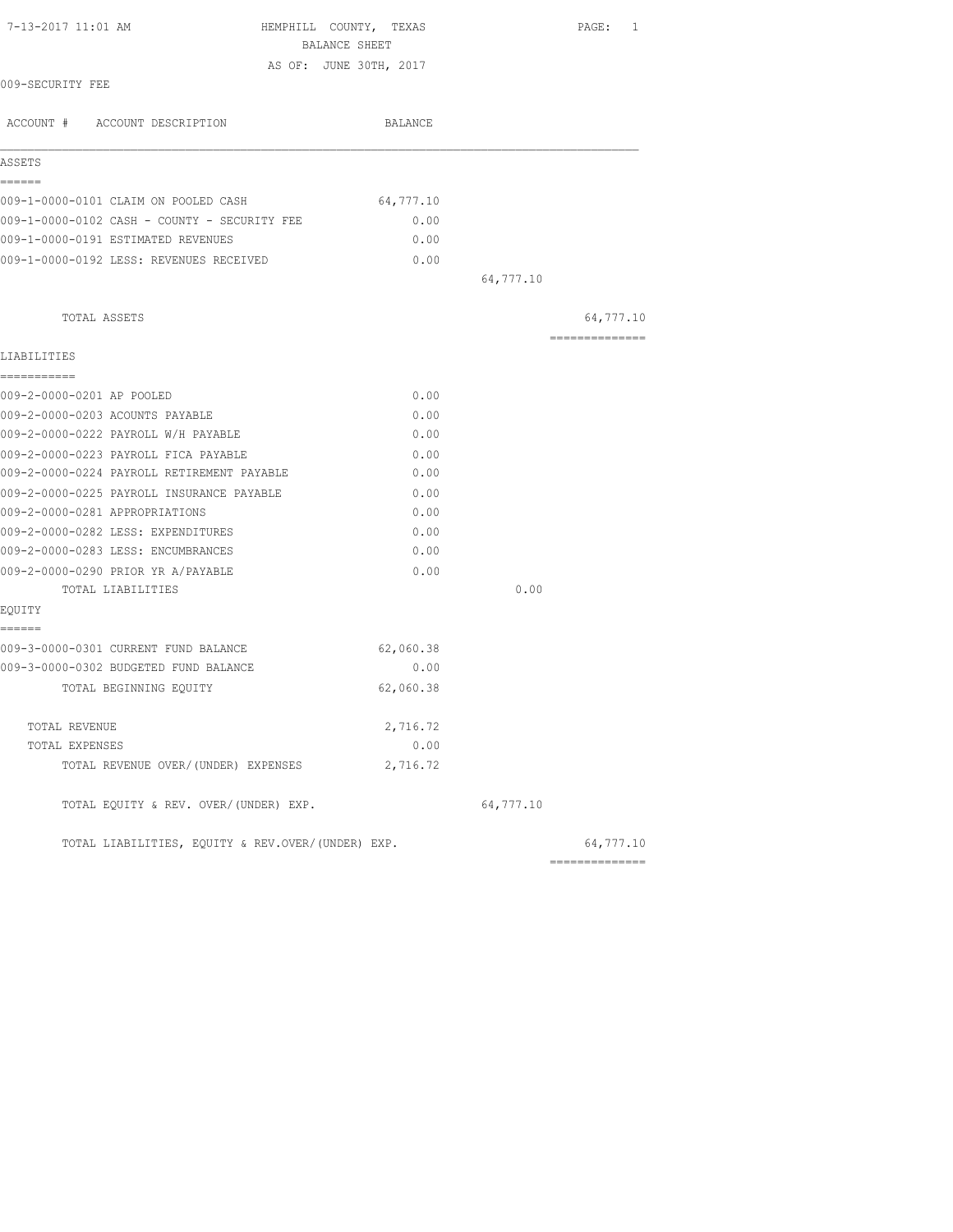| 7-13-2017 11:01 AM                                | HEMPHILL COUNTY, TEXAS<br>PAGE:<br>$\mathbf{1}$ |
|---------------------------------------------------|-------------------------------------------------|
|                                                   | BALANCE SHEET                                   |
|                                                   | AS OF: JUNE 30TH, 2017                          |
| 010-AIRPORT                                       |                                                 |
| ACCOUNT # ACCOUNT DESCRIPTION                     | BALANCE                                         |
|                                                   |                                                 |
| ASSETS                                            |                                                 |
| ======<br>010-1-0000-0102 CASH - AIRPORT          |                                                 |
| 010-1-0000-0104 AIRPORT PREPAID INSURANCE         | 322,710.63<br>0.00                              |
| 010-1-0000-0110 INVESTED CASH/YR 2000             | 0.00                                            |
|                                                   |                                                 |
| 010-1-0000-0111 INVESTED CASH/AIRPORT             | 0.00<br>0.00                                    |
| 010-1-0000-0191 ESTIMATED REVENUES                |                                                 |
| 010-1-0000-0192 LESS: REVENUES RECEIVED           | 0.00                                            |
|                                                   | 322,710.63                                      |
| TOTAL ASSETS                                      | 322,710.63                                      |
| LIABILITIES                                       | .                                               |
| ===========                                       |                                                 |
| 010-2-0000-0203 ACCOUNTS PAYABLE                  | 0.00                                            |
| 010-2-0000-0222 PAYROLL W/H PAYABLE               | 0.00                                            |
| 010-2-0000-0223 PAYROLL FICA PAYABLE              | 0.00                                            |
| 010-2-0000-0224 PAYROLL RETIREMENT PAYABLE        | 0.00                                            |
| 010-2-0000-0225 PAYROLL INSURANCE PAYABLE         | 0.00                                            |
| 010-2-0000-0235 DUE TO GENERAL FUND               | 0.00                                            |
| 010-2-0000-0281 APPROPRIATIONS                    | 0.00                                            |
| 010-2-0000-0282 LESS: EXPENDITURES                | 0.00                                            |
| 010-2-0000-0283 LESS: ENCUMBRANCES                | 0.00                                            |
| 010-2-0000-0290 PRIOR YR A/PAYABLE                | 50,000.00)<br>$\sqrt{2}$                        |
| TOTAL LIABILITIES                                 | 50,000.00)<br>$\left($                          |
| EQUITY                                            |                                                 |
| ======<br>010-3-0000-0301 CURRENT FUND BALANCE    | 347,259.19                                      |
| 010-3-0000-0302 BUDGETED FUND BALANCE             | 0.00                                            |
| TOTAL BEGINNING EQUITY                            | 347,259.19                                      |
|                                                   |                                                 |
| TOTAL REVENUE                                     | 168, 337.85                                     |
| TOTAL EXPENSES                                    | 142,886.41                                      |
| TOTAL REVENUE OVER/(UNDER) EXPENSES               | 25, 451.44                                      |
| TOTAL EQUITY & REV. OVER/(UNDER) EXP.             | 372,710.63                                      |
| TOTAL LIABILITIES, EQUITY & REV.OVER/(UNDER) EXP. | 322,710.63                                      |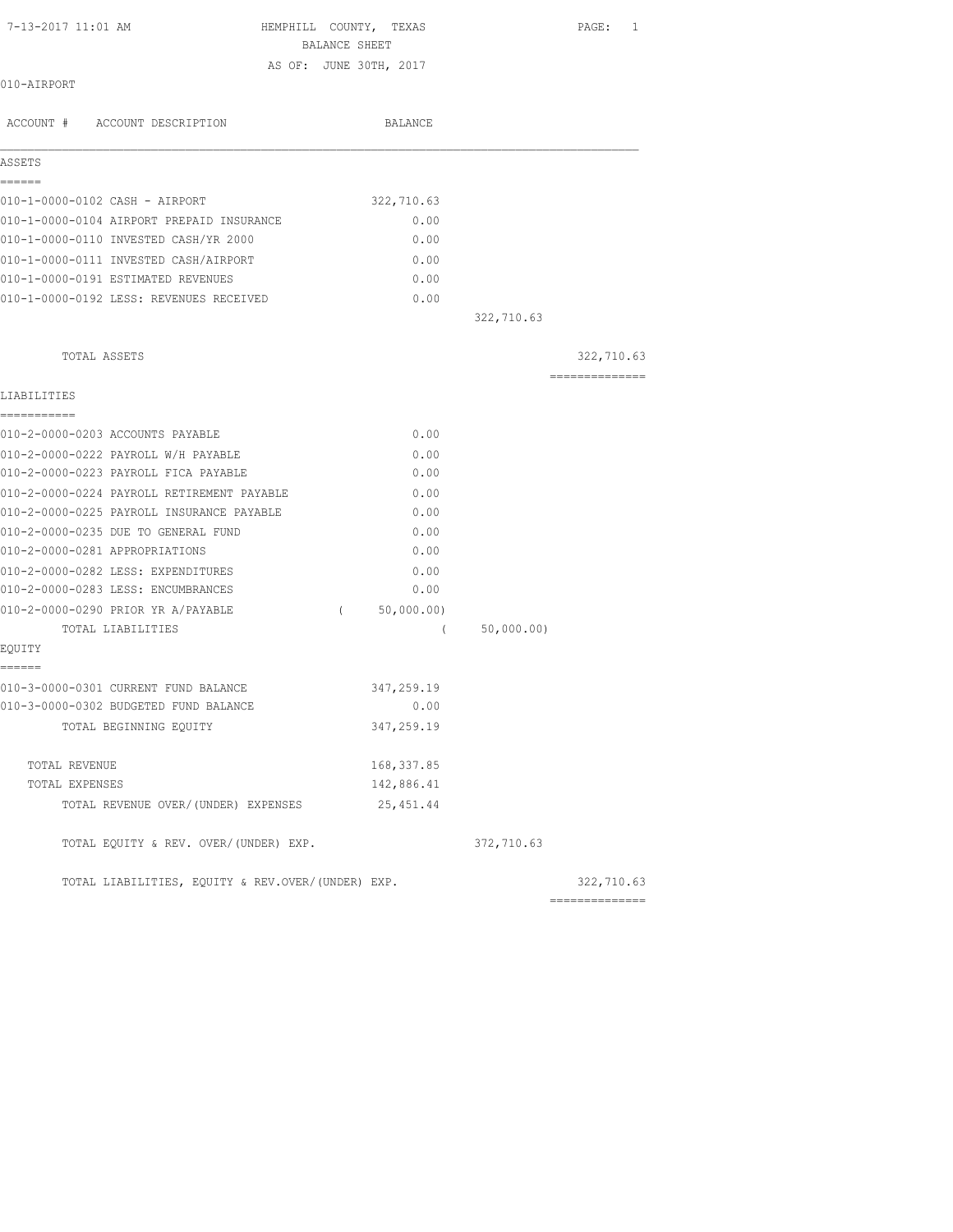| 7-13-2017 11:01 AM                                | BALANCE SHEET | HEMPHILL COUNTY, TEXAS |              | PAGE: 1                        |
|---------------------------------------------------|---------------|------------------------|--------------|--------------------------------|
|                                                   |               | AS OF: JUNE 30TH, 2017 |              |                                |
| 011-ROAD & BRIDGE PCT 1                           |               |                        |              |                                |
| ACCOUNT # ACCOUNT DESCRIPTION                     |               | BALANCE                |              |                                |
| ASSETS                                            |               |                        |              |                                |
| ------<br>011-1-0000-0101 CLAIM ON POOLED CASH    |               | 1,016,239.67           |              |                                |
| 011-1-0000-0102 CASH - ROAD & BRIDGE PCT 1        |               | 0.00                   |              |                                |
| 011-1-0000-0104 PCT 1 PREPAID INSURANCE           |               | 432.12                 |              |                                |
| 011-1-0000-0110 INVESTMENTS                       |               | 0.00                   |              |                                |
| 011-1-0000-0118 PROPERTY TAX RECEIVABLE           |               | 12,401.95              |              |                                |
| 011-1-0000-0121 ALLOWANCE FOR BAD DEBT            | $\sqrt{2}$    | 4,464.78)              |              |                                |
| 011-1-0000-0191 ESTIMATED REVENUES                |               | 0.00                   |              |                                |
| 011-1-0000-0192 LESS: REVENUES RECEIVED           |               | 0.00                   |              |                                |
|                                                   |               |                        | 1,024,608.96 |                                |
| TOTAL ASSETS                                      |               |                        |              | 1,024,608.96                   |
| LIABILITIES                                       |               |                        |              | ==============                 |
| ===========<br>011-2-0000-0201 AP POOLED          |               |                        |              |                                |
| 011-2-0000-0203 ACOUNTS PAYABLE                   | $\left($      | 71.52)                 |              |                                |
| 011-2-0000-0211 DUE FROM OTHER FUNDS              |               | 0.00<br>0.00           |              |                                |
| 011-2-0000-0220 DEFERRED COMPENSATION             |               | 0.00                   |              |                                |
| 011-2-0000-0222 WITHHOLDING PAYABLE               |               | 0.00                   |              |                                |
| 011-2-0000-0223 FICA PAYABLE                      |               | 0.00                   |              |                                |
| 011-2-0000-0224 RETIREMENT PAYABLE                |               | 0.00                   |              |                                |
| 011-2-0000-0225 INSURANCE PAYABLE                 |               | 6.10                   |              |                                |
| 011-2-0000-0226 CAFE PLAN PAYABLE                 | $\left($      | 233.73)                |              |                                |
| 011-2-0000-0228 VALIC PAYABLE                     |               | 0.00                   |              |                                |
| 011-2-0000-0230 DEFERRED REVENUE                  |               | 7,143.68               |              |                                |
| 011-2-0000-0281 APPROPRIATIONS                    |               | 0.00                   |              |                                |
| 011-2-0000-0282 LESS: EXPENDITURES                |               | 0.00                   |              |                                |
| 011-2-0000-0283 LESS: ENCUMBRANCES                |               | 0.00                   |              |                                |
| 011-2-0000-0290 PRIOR YR A/PAYABLE                |               | 0.00                   |              |                                |
| 011-2-4011-0221 UNEMPLOYMENT PAYABLE              |               | 0.00                   |              |                                |
| TOTAL LIABILITIES                                 |               |                        | 6,844.53     |                                |
| EQUITY<br>------                                  |               |                        |              |                                |
| 011-3-0000-0301 CURRENT FUND BALANCE              |               | 917,596.97             |              |                                |
| 011-3-0000-0302 BUDGETED FUND BALANCE             |               | 0.00                   |              |                                |
| TOTAL BEGINNING EQUITY                            |               | 917,596.97             |              |                                |
| TOTAL REVENUE                                     |               | 330,875.20             |              |                                |
| TOTAL EXPENSES                                    |               | 230,707.74             |              |                                |
| TOTAL REVENUE OVER/(UNDER) EXPENSES               |               | 100, 167.46            |              |                                |
| TOTAL EQUITY & REV. OVER/(UNDER) EXP.             |               |                        | 1,017,764.43 |                                |
| TOTAL LIABILITIES, EQUITY & REV.OVER/(UNDER) EXP. |               |                        |              | 1,024,608.96<br>============== |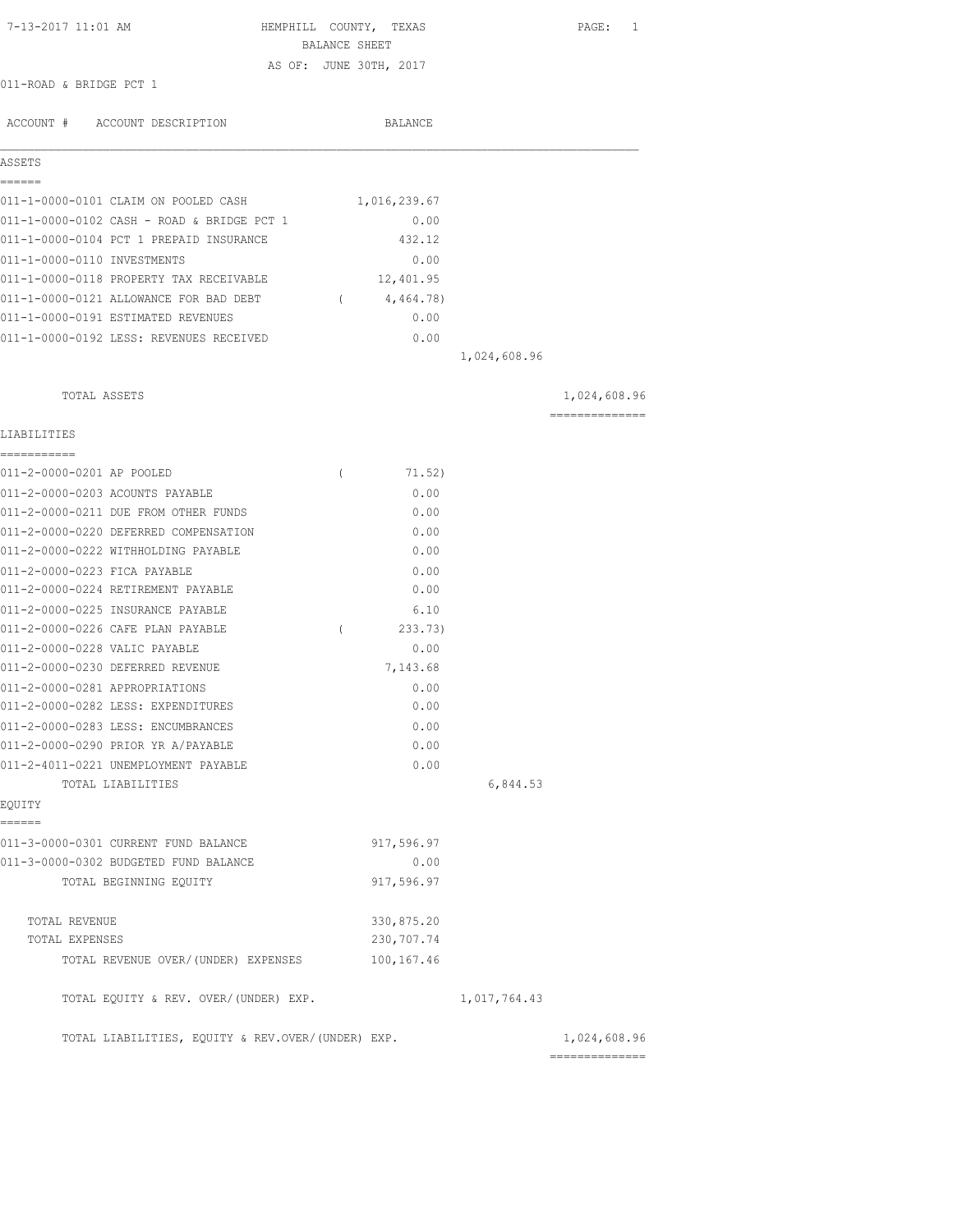| 7-13-2017 11:01 AM                                                           | HEMPHILL COUNTY, TEXAS<br>BALANCE SHEET<br>AS OF: JUNE 30TH, 2017 | PAGE: 1                         |
|------------------------------------------------------------------------------|-------------------------------------------------------------------|---------------------------------|
| 012-ROAD & BRIDGE PCT 2                                                      |                                                                   |                                 |
| ACCOUNT # ACCOUNT DESCRIPTION                                                | BALANCE                                                           |                                 |
| ASSETS                                                                       |                                                                   |                                 |
| ======                                                                       |                                                                   |                                 |
| 012-1-0000-0101 CLAIM ON POOLED CASH                                         | 1,412,251.24                                                      |                                 |
| 012-1-0000-0102 CASH - ROAD & BRIDGE PCT 2                                   | 0.00                                                              |                                 |
| 012-1-0000-0104 PCT 2 PREPAID INSURANCE<br>012-1-0000-0110 INVESTMENTS       | 432.12                                                            |                                 |
| 012-1-0000-0118 PROPERTY TAX RECEIVABLE                                      | 0.00<br>13,110.63                                                 |                                 |
| 012-1-0000-0121 ALLOWANCE FOR BAD DEBT                                       |                                                                   |                                 |
| 012-1-0000-0191 ESTIMATED REVENUES                                           | (4, 719.91)<br>0.00                                               |                                 |
| 012-1-0000-0192 LESS: REVENUES RECEIVED                                      |                                                                   |                                 |
|                                                                              | 0.00<br>1,421,074.08                                              |                                 |
|                                                                              |                                                                   |                                 |
| TOTAL ASSETS                                                                 |                                                                   | 1,421,074.08<br>--------------- |
| LIABILITIES                                                                  |                                                                   |                                 |
| -----------                                                                  |                                                                   |                                 |
| 012-2-0000-0201 AP POOLED                                                    | 0.00                                                              |                                 |
| 012-2-0000-0203 ACOUNTS PAYABLE<br>012-2-0000-0211 DUE FROM OTHER FUNDS      | 0.00<br>0.00                                                      |                                 |
|                                                                              |                                                                   |                                 |
| 012-2-0000-0220 DEFERRED COMPENSATION<br>012-2-0000-0222 WITHHOLDING PAYABLE | 0.00<br>0.00                                                      |                                 |
|                                                                              |                                                                   |                                 |
| 012-2-0000-0223 FICA PAYABLE<br>012-2-0000-0224 RETIREMENT PAYABLE           | 0.00<br>0.00                                                      |                                 |
| 012-2-0000-0225 INSURANCE PAYABLE                                            | $\left($<br>13.74)                                                |                                 |
| 012-2-0000-0226 CAFE PLAN PAYABLE                                            | $\left($<br>133.46)                                               |                                 |
| 012-2-0000-0227 LEVY PAYABLE                                                 | 598.00                                                            |                                 |
| 012-2-0000-0228 VAL DEF                                                      | 0.00                                                              |                                 |
| 012-2-0000-0230 DEFERRED REVENUE                                             | 7,551.89                                                          |                                 |
| 012-2-0000-0281 APPROPRIATIONS                                               | 0.00                                                              |                                 |
| 012-2-0000-0282 LESS: EXPENDITURES                                           | 0.00                                                              |                                 |
| 012-2-0000-0283 LESS: ENCUMBRANCES                                           | 0.00                                                              |                                 |
| 012-2-0000-0290 PRIOR YR A/PAYABLE                                           | 0.00                                                              |                                 |
| 012-2-4012-0221 UNEMPLOYMENT PAYABLE                                         | 0.00                                                              |                                 |
| TOTAL LIABILITIES                                                            | 8,002.69                                                          |                                 |
| EQUITY                                                                       |                                                                   |                                 |
| ======<br>012-3-0000-0301 CURRENT FUND BALANCE                               | 1,253,097.66                                                      |                                 |
| 012-3-0000-0302 BUDGETED FUND BALANCE                                        |                                                                   |                                 |
| TOTAL BEGINNING EQUITY                                                       | 0.00<br>1,253,097.66                                              |                                 |
|                                                                              |                                                                   |                                 |
| TOTAL REVENUE                                                                | 351, 105.54                                                       |                                 |
| TOTAL EXPENSES                                                               | 191, 131.81                                                       |                                 |
| TOTAL REVENUE OVER/(UNDER) EXPENSES                                          | 159,973.73                                                        |                                 |
| TOTAL EQUITY & REV. OVER/(UNDER) EXP.                                        | 1, 413, 071.39                                                    |                                 |
| TOTAL LIABILITIES, EQUITY & REV.OVER/(UNDER) EXP.                            |                                                                   | 1,421,074.08<br>==============  |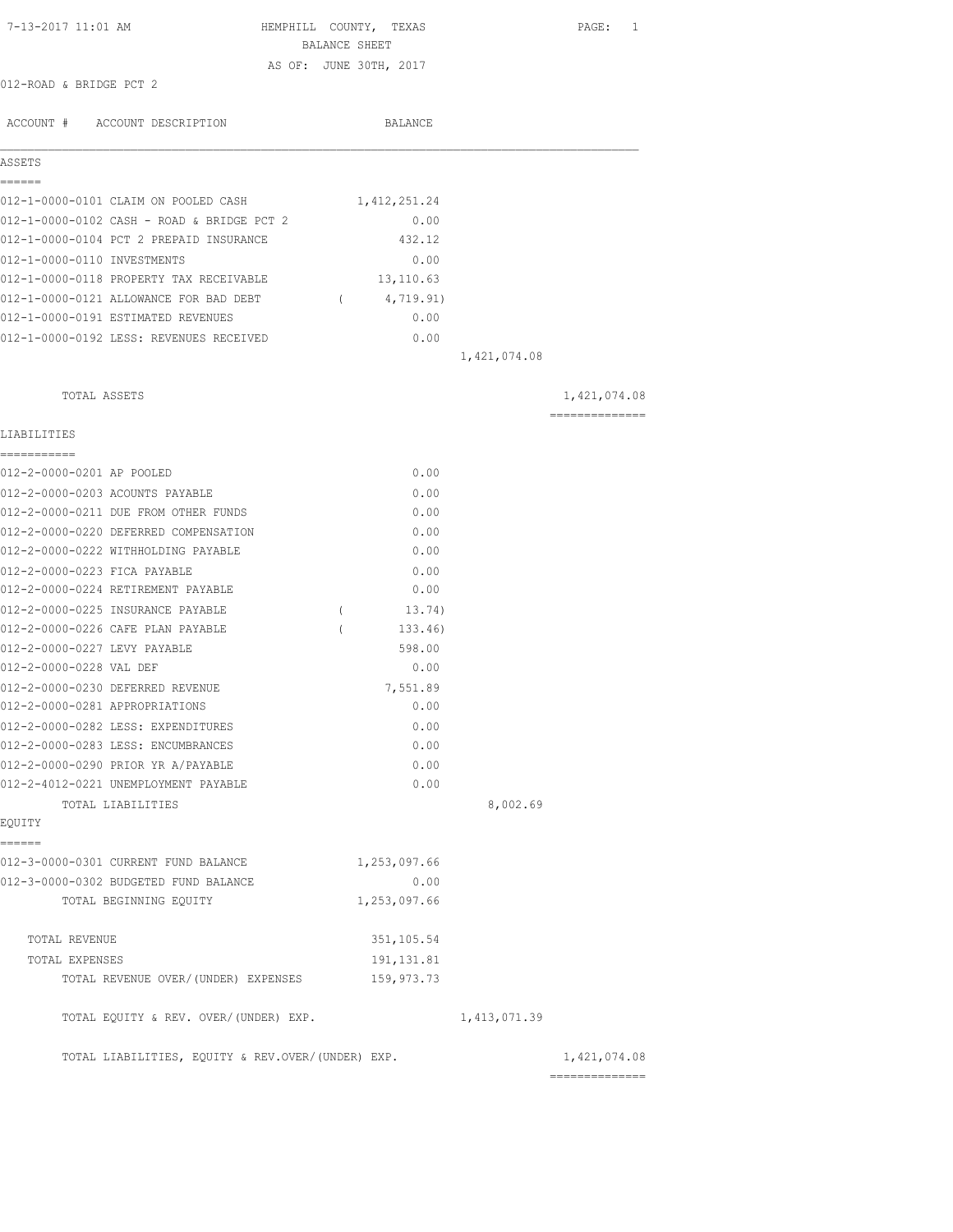| 7-13-2017 11:01 AM                                | HEMPHILL COUNTY, TEXAS |              | PAGE: 1        |
|---------------------------------------------------|------------------------|--------------|----------------|
|                                                   | BALANCE SHEET          |              |                |
| 013-ROAD & BRIDGE PCT 3                           | AS OF: JUNE 30TH, 2017 |              |                |
|                                                   |                        |              |                |
| ACCOUNT # ACCOUNT DESCRIPTION                     | BALANCE                |              |                |
| ASSETS                                            |                        |              |                |
| ======<br>013-1-0000-0101 CLAIM ON POOLED CASH    | 1,350,403.19           |              |                |
| 013-1-0000-0102 CASH - ROAD & BRIDGE PCT 3        | 0.00                   |              |                |
| 013-1-0000-0104 PCT 3 PREPAID INSURANCE           | 720.20                 |              |                |
| 013-1-0000-0110 INVESTMENTS                       | 0.00                   |              |                |
| 013-1-0000-0118 PROPERTY TAX RECEIVABLE           | 23,386.53              |              |                |
| 013-1-0000-0121 ALLOWANCE FOR BAD DEBT            | (8, 419.29)            |              |                |
| 013-1-0000-0191 ESTIMATED REVENUES                | 0.00                   |              |                |
| 013-1-0000-0192 LESS: REVENUES RECEIVED           | 0.00                   |              |                |
|                                                   |                        | 1,366,090.63 |                |
| TOTAL ASSETS                                      |                        |              | 1,366,090.63   |
| LIABILITIES                                       |                        |              | ============== |
| ===========                                       |                        |              |                |
| 013-2-0000-0201 AP POOLED                         | 0.00                   |              |                |
| 013-2-0000-0203 ACOUNTS PAYABLE                   | 70,045.74              |              |                |
| 013-2-0000-0211 DUE FROM OTHER FUNDS              | 0.00                   |              |                |
| 013-2-0000-0222 WITHHOLDING PAYABLE               | 0.00                   |              |                |
| 013-2-0000-0223 FICA PAYABLE                      | 0.00                   |              |                |
| 013-2-0000-0224 RETIREMENT PAYABLE                | 0.00                   |              |                |
| 013-2-0000-0225 INSURANCE PAYABLE                 | $\left($<br>30.10      |              |                |
| 013-2-0000-0226 CAFE PLAN PAYABLE                 | 577.10                 |              |                |
| 013-2-0000-0227 LEVY PAYABLE                      | 0.00                   |              |                |
| 013-2-0000-0230 DEFERRED REVENUE                  | 13,470.93              |              |                |
| 013-2-0000-0281 APPROPRIATIONS                    | 0.00                   |              |                |
| 013-2-0000-0282 LESS: EXPENDITURES                | 0.00                   |              |                |
| 013-2-0000-0283 LESS: ENCUMBRANCES                | 0.00                   |              |                |
| 013-2-0000-0290 PRIOR YR A/PAYABLE                | 0.00                   |              |                |
| 013-2-4013-0221 UNEMPLOYMENT PAYABLE              | 0.00                   |              |                |
| TOTAL LIABILITIES                                 |                        | 84,063.67    |                |
| EQUITY<br>======                                  |                        |              |                |
| 013-3-0000-0301 CURRENT FUND BALANCE              | 996, 771.13            |              |                |
| 013-3-0000-0302 BUDGETED FUND BALANCE             | 0.00                   |              |                |
| TOTAL BEGINNING EQUITY                            | 996, 771.13            |              |                |
| TOTAL REVENUE                                     | 701,955.36             |              |                |
| TOTAL EXPENSES                                    | 416,699.53             |              |                |
| TOTAL REVENUE OVER/(UNDER) EXPENSES               | 285, 255.83            |              |                |
| TOTAL EQUITY & REV. OVER/(UNDER) EXP.             |                        | 1,282,026.96 |                |
| TOTAL LIABILITIES, EQUITY & REV.OVER/(UNDER) EXP. |                        |              | 1,366,090.63   |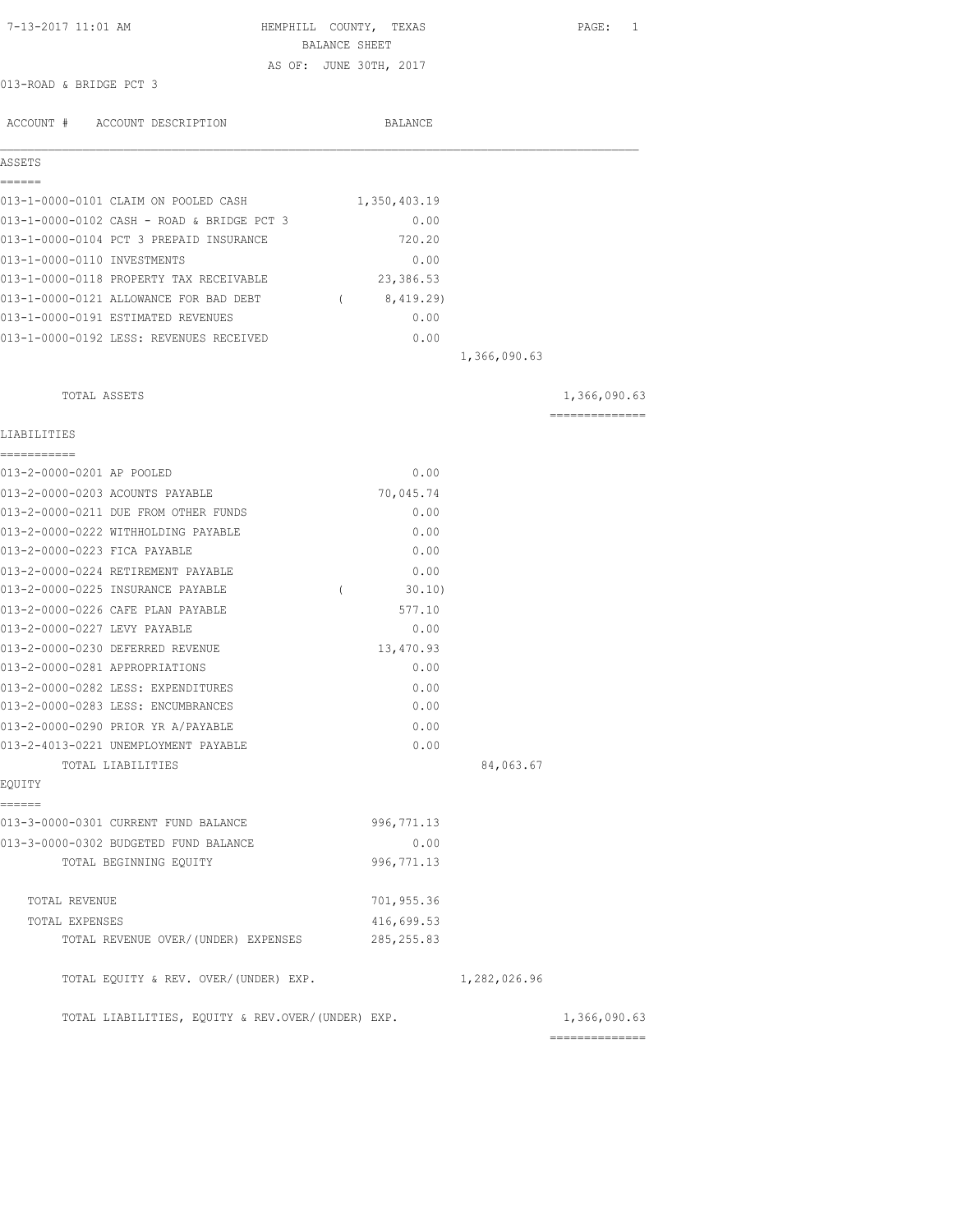| 7-13-2017 11:01 AM                                | HEMPHILL COUNTY, TEXAS                  |              | PAGE: 1         |
|---------------------------------------------------|-----------------------------------------|--------------|-----------------|
|                                                   | BALANCE SHEET<br>AS OF: JUNE 30TH, 2017 |              |                 |
| 014-ROAD & BRIDGE PCT 4                           |                                         |              |                 |
| ACCOUNT # ACCOUNT DESCRIPTION                     | BALANCE                                 |              |                 |
| ASSETS                                            |                                         |              |                 |
| ======<br>014-1-0000-0101 CLAIM ON POOLED CASH    | 1,387,770.12                            |              |                 |
| 014-1-0000-0102 CASH - ROAD & BRIDGE PCT 4        | 0.00                                    |              |                 |
| 014-1-0000-0104 PCT 4 PREPAID INSURANCE           | 720.20                                  |              |                 |
| 014-1-0000-0110 INVESTMENTS                       | 0.00                                    |              |                 |
| 014-1-0000-0118 PROPERTY TAX RECEIVABLE           | 21,969.17                               |              |                 |
| 014-1-0000-0121 ALLOWANCE FOR BAD DEBT            | (7, 909.03)                             |              |                 |
| 014-1-0000-0191 ESTIMATED REVENUES                | 0.00                                    |              |                 |
| 014-1-0000-0192 LESS: REVENUES RECEIVED           | 0.00                                    |              |                 |
|                                                   |                                         | 1,402,550.46 |                 |
| TOTAL ASSETS                                      |                                         |              | 1,402,550.46    |
|                                                   |                                         |              | --------------- |
| LIABILITIES<br>===========                        |                                         |              |                 |
| 014-2-0000-0201 AP POOLED                         | 0.00                                    |              |                 |
| 014-2-0000-0203 ACOUNTS PAYABLE                   | 156,395.62                              |              |                 |
| 014-2-0000-0211 DUE FROM OTHER FUNDS              | 0.00                                    |              |                 |
| 014-2-0000-0222 WITHHOLDING PAYABLE               | 0.00                                    |              |                 |
| 014-2-0000-0223 FICA PAYABLE                      | 0.00                                    |              |                 |
| 014-2-0000-0224 RETIREMENT PAYABLE                | 0.00                                    |              |                 |
| 014-2-0000-0225 INSURANCE PAYABLE                 | 24.63                                   |              |                 |
| 014-2-0000-0226 CAFE PLAN PAYABLE                 | 0.00                                    |              |                 |
| 014-2-0000-0227 LEVY PAYABLE                      | 0.00                                    |              |                 |
| 014-2-0000-0230 DEFERRED REVENUE                  | 12,654.51                               |              |                 |
| 014-2-0000-0281 APPROPRIATIONS                    | 0.00                                    |              |                 |
| 014-2-0000-0282 LESS: EXPENDITURES                | 0.00                                    |              |                 |
| 014-2-0000-0283 LESS: ENCUMBRANCES                | 0.00                                    |              |                 |
| 014-2-0000-0290 PRIOR YR A/PAYABLE                | 0.00                                    |              |                 |
| 014-2-4014-0221 UNEMPLOYMENT PAYABLE              | 0.00                                    |              |                 |
| TOTAL LIABILITIES                                 |                                         | 169,074.76   |                 |
| EQUITY                                            |                                         |              |                 |
| ------<br>014-3-0000-0301 CURRENT FUND BALANCE    | 957, 774.15                             |              |                 |
| 014-3-0000-0302 BUDGETED FUND BALANCE             | 0.00                                    |              |                 |
| TOTAL BEGINNING EQUITY                            | 957, 774.15                             |              |                 |
| TOTAL REVENUE                                     | 632, 651.58                             |              |                 |
| TOTAL EXPENSES                                    | 356,950.03                              |              |                 |
| TOTAL REVENUE OVER/(UNDER) EXPENSES               | 275,701.55                              |              |                 |
| TOTAL EQUITY & REV. OVER/(UNDER) EXP.             |                                         | 1,233,475.70 |                 |
| TOTAL LIABILITIES, EQUITY & REV.OVER/(UNDER) EXP. |                                         |              | 1,402,550.46    |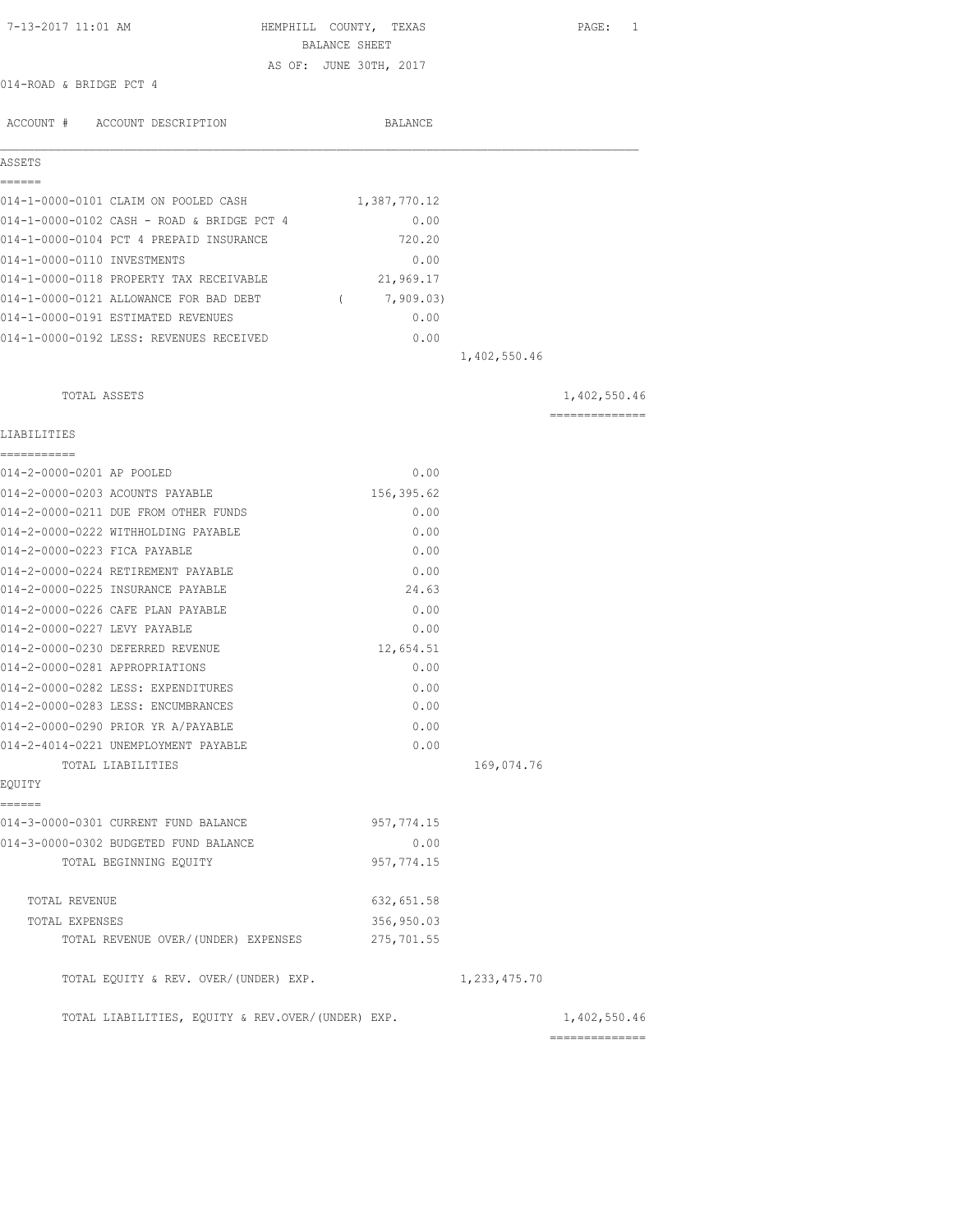| 7-13-2017 11:01 AM<br>HEMPHILL COUNTY, TEXAS          |           |           | PAGE: 1        |
|-------------------------------------------------------|-----------|-----------|----------------|
| BALANCE SHEET                                         |           |           |                |
| AS OF: JUNE 30TH, 2017<br>022-CO RECORDS PRESERVATION |           |           |                |
|                                                       |           |           |                |
| ACCOUNT # ACCOUNT DESCRIPTION                         | BALANCE   |           |                |
| ASSETS                                                |           |           |                |
| ------                                                |           |           |                |
| 022-1-0000-0101 CLAIM ON POOLED CASH                  | 57,745.67 |           |                |
| 022-1-0000-0102 CASH - COUNTY-RECORDS PRESERVA        | 0.00      |           |                |
| 022-1-0000-0191 ESTIMATED REVENUES                    | 0.00      |           |                |
| 022-1-0000-0192 LESS: REVENUES RECEIVED               | 0.00      |           |                |
|                                                       |           | 57,745.67 |                |
| TOTAL ASSETS                                          |           |           | 57,745.67      |
| LIABILITIES                                           |           |           | ============== |
| -----------                                           |           |           |                |
| 022-2-0000-0201 AP POOLED                             | 0.00      |           |                |
| 022-2-0000-0203 ACOUNTS PAYABLE                       | 0.00      |           |                |
| 022-2-0000-0222 PAYROLL W/H PAYABLE                   | 0.00      |           |                |
| 022-2-0000-0223 PAYROLL FICA PAYABLE                  | 0.00      |           |                |
| 022-2-0000-0224 PAYROLL RETIREMENT PAYABLE            | 0.00      |           |                |
| 022-2-0000-0225 PAYROLL INSURANCE PAYABLE             | 0.00      |           |                |
| 022-2-0000-0281 APPROPRIATIONS                        | 0.00      |           |                |
| 022-2-0000-0282 LESS: EXPENDITURES                    | 0.00      |           |                |
| 022-2-0000-0283 LESS: ENCUMBRANCES                    | 0.00      |           |                |
| 022-2-0000-0290 PRIOR YR A/PAYABLE                    | 0.00      |           |                |
| TOTAL LIABILITIES                                     |           | 0.00      |                |
| EQUITY<br>======                                      |           |           |                |
| 022-3-0000-0301 CURRENT FUND BALANCE                  | 69,635.82 |           |                |
| 022-3-0000-0302 BUDGETED FUND BALANCE                 | 0.00      |           |                |
| TOTAL BEGINNING EQUITY                                | 69,635.82 |           |                |
| TOTAL REVENUE                                         | 4,032.90  |           |                |
| TOTAL EXPENSES                                        | 15,923.05 |           |                |
| TOTAL REVENUE OVER/(UNDER) EXPENSES (                 | 11,890.15 |           |                |
| TOTAL EQUITY & REV. OVER/(UNDER) EXP.                 |           | 57,745.67 |                |
| TOTAL LIABILITIES, EQUITY & REV.OVER/(UNDER) EXP.     |           |           | 57,745.67      |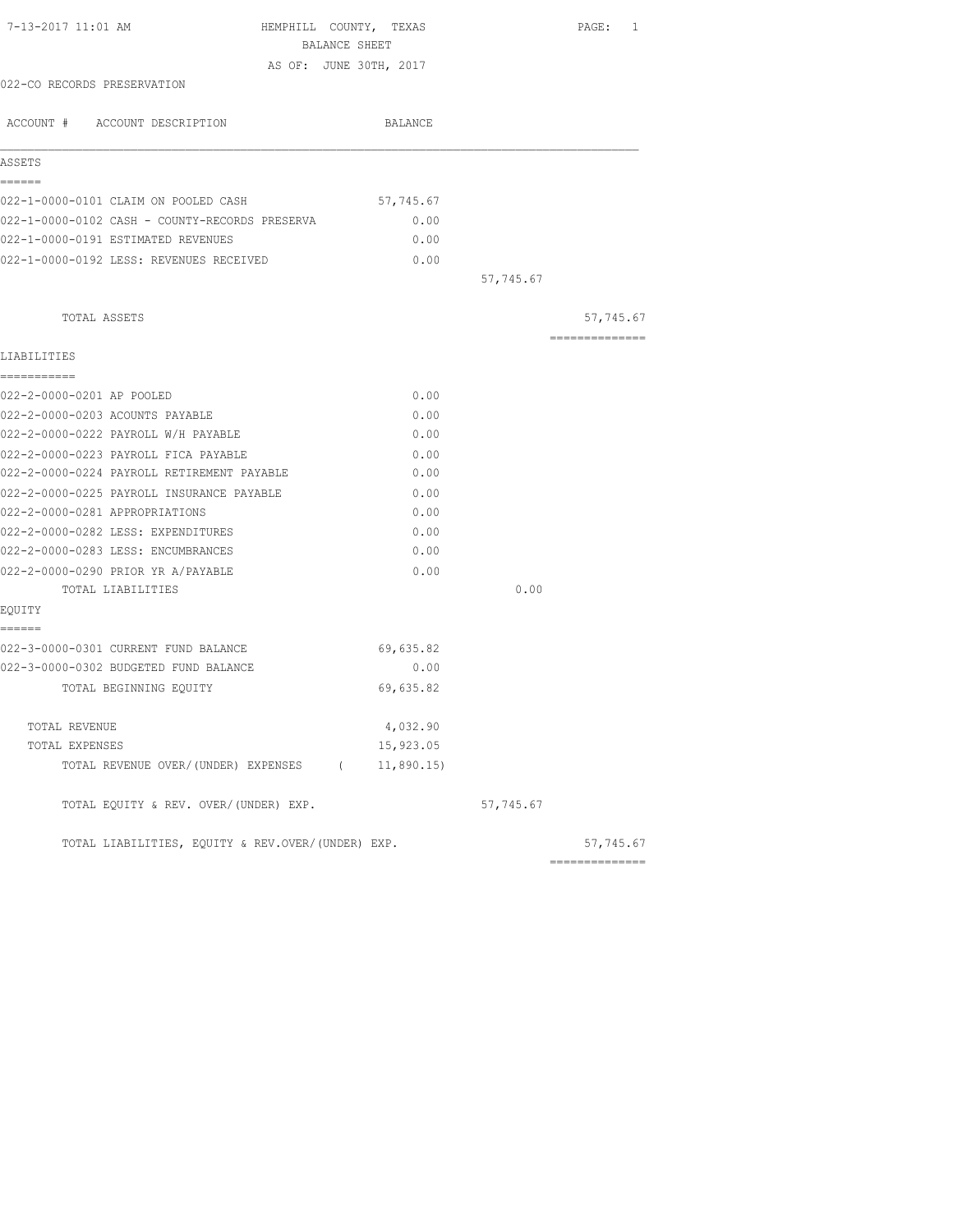| 7-13-2017 11:01 AM                                | HEMPHILL COUNTY, TEXAS<br>BALANCE SHEET |          | PAGE: 1         |
|---------------------------------------------------|-----------------------------------------|----------|-----------------|
|                                                   | AS OF: JUNE 30TH, 2017                  |          |                 |
| 023-CLK'S RECORDS PRESERVE                        |                                         |          |                 |
|                                                   |                                         |          |                 |
| ACCOUNT # ACCOUNT DESCRIPTION                     | BALANCE                                 |          |                 |
| ASSETS                                            |                                         |          |                 |
| ======                                            |                                         |          |                 |
| 023-1-0000-0101 CLAIM ON POOLED CASH              | 4,469.73                                |          |                 |
| 023-1-0000-0102 CASH-CLK'S RECORD PRESERVATION    | 0.00                                    |          |                 |
| 023-1-0000-0191 ESTIMATED REVENUES                | 0.00                                    |          |                 |
| 023-1-0000-0192 LESS: REVENUES RECEIVED           | 0.00                                    |          |                 |
|                                                   |                                         | 4,469.73 |                 |
| TOTAL ASSETS                                      |                                         |          | 4,469.73        |
| LIABILITIES                                       |                                         |          | --------------- |
| ===========                                       |                                         |          |                 |
| 023-2-0000-0201 AP POOLED                         | 0.00                                    |          |                 |
| 023-2-0000-0203 ACOUNTS PAYABLE                   | 0.00                                    |          |                 |
| 023-2-0000-0222 WITHHOLDING PAYABLE               | 0.00                                    |          |                 |
| 023-2-0000-0223 FICA PAYABLE                      | 0.00                                    |          |                 |
| 023-2-0000-0224 PAYROLL RETIREMENT PAYABLE        | 0.00                                    |          |                 |
| 023-2-0000-0225 PAYROLL INSURANCE PAYABLE         | 0.00                                    |          |                 |
| 023-2-0000-0281 APPROPRIATIONS                    | 0.00                                    |          |                 |
| 023-2-0000-0282 LESS: EXPENDITURES                | 0.00                                    |          |                 |
| 023-2-0000-0283 LESS: ENCUMBRANCES                | 0.00                                    |          |                 |
| 023-2-0000-0290 PRIOR YR A/PAYABLE                | 0.00                                    |          |                 |
| TOTAL LIABILITIES                                 |                                         | 0.00     |                 |
| EQUITY                                            |                                         |          |                 |
| ------                                            |                                         |          |                 |
| 023-3-0000-0301 CURRENT FUND BALANCE              | 3,783.33                                |          |                 |
| 023-3-0000-0302 BUDGETED FUND BALANCE             | 0.00                                    |          |                 |
| TOTAL BEGINNING EOUITY                            | 3,783.33                                |          |                 |
| TOTAL REVENUE                                     | 686.40                                  |          |                 |
| TOTAL EXPENSES                                    | 0.00                                    |          |                 |
| TOTAL REVENUE OVER/(UNDER) EXPENSES               | 686.40                                  |          |                 |
| TOTAL EQUITY & REV. OVER/(UNDER) EXP.             |                                         | 4,469.73 |                 |
| TOTAL LIABILITIES, EOUITY & REV.OVER/(UNDER) EXP. |                                         |          | 4,469.73        |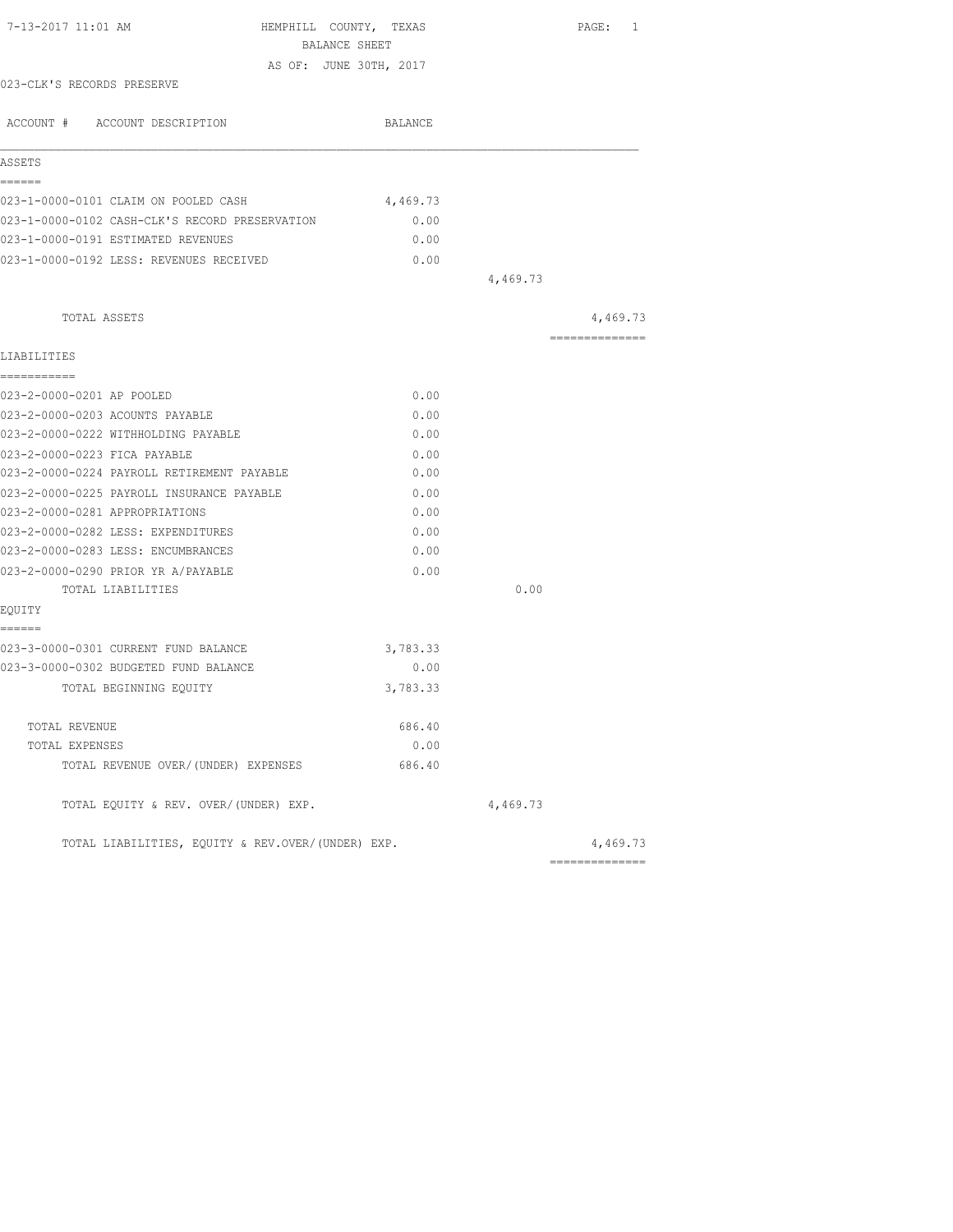| 7-13-2017 11:01 AM<br>HEMPHILL COUNTY, TEXAS<br>BALANCE SHEET |           |          | PAGE: 1         |
|---------------------------------------------------------------|-----------|----------|-----------------|
| AS OF: JUNE 30TH, 2017                                        |           |          |                 |
| 024-JUSTICE COURT TECH FUND                                   |           |          |                 |
|                                                               |           |          |                 |
| ACCOUNT # ACCOUNT DESCRIPTION                                 | BALANCE   |          |                 |
| ASSETS                                                        |           |          |                 |
| ------                                                        |           |          |                 |
| 024-1-0000-0101 CLAIM ON POOLED CASH                          | 5,491.53  |          |                 |
| 024-1-0000-0102 CASH -TECH FUND                               | 0.00      |          |                 |
| 024-1-0000-0191 ESTIMATED REVENUES                            | 0.00      |          |                 |
| 024-1-0000-0192 LESS: REVENUES RECEIVED                       | 0.00      |          |                 |
|                                                               |           | 5,491.53 |                 |
| TOTAL ASSETS                                                  |           |          | 5,491.53        |
| LIABILITIES                                                   |           |          | =============== |
| ------------                                                  |           |          |                 |
| 024-2-0000-0201 AP POOLED                                     | 0.00      |          |                 |
| 024-2-0000-0203 ACOUNTS PAYABLE                               | 0.00      |          |                 |
| 024-2-0000-0222 PAYROLL W/H PAYABLE                           | 0.00      |          |                 |
| 024-2-0000-0223 PAYROLL FICA PAYABLE                          | 0.00      |          |                 |
| 024-2-0000-0224 PAYROLL RETIREMENT PAYABLE                    | 0.00      |          |                 |
| 024-2-0000-0225 PAYROLL INSURANCE PAYABLE                     | 0.00      |          |                 |
| 024-2-0000-0281 APPROPRIATIONS                                | 0.00      |          |                 |
| 024-2-0000-0282 LESS: EXPENDITURES                            | 0.00      |          |                 |
| 024-2-0000-0283 LESS: ENCUMBRANCES                            | 0.00      |          |                 |
| 024-2-0000-0290 PRIOR YR A/PAYABLE                            | 0.00      |          |                 |
| TOTAL LIABILITIES                                             |           | 0.00     |                 |
| EQUITY                                                        |           |          |                 |
| ------<br>024-3-0000-0301 CURRENT FUND BALANCE                | 10,206.63 |          |                 |
| 024-3-0000-0302 BUDGETED FUND BALANCE                         | 0.00      |          |                 |
| TOTAL BEGINNING EQUITY                                        | 10,206.63 |          |                 |
|                                                               |           |          |                 |
| TOTAL REVENUE                                                 | 1,765.10  |          |                 |
| TOTAL EXPENSES                                                | 6,480.20  |          |                 |
| TOTAL REVENUE OVER/(UNDER) EXPENSES (4,715.10)                |           |          |                 |
| TOTAL EQUITY & REV. OVER/(UNDER) EXP.                         |           | 5,491.53 |                 |
| TOTAL LIABILITIES, EQUITY & REV.OVER/(UNDER) EXP.             |           |          | 5,491.53        |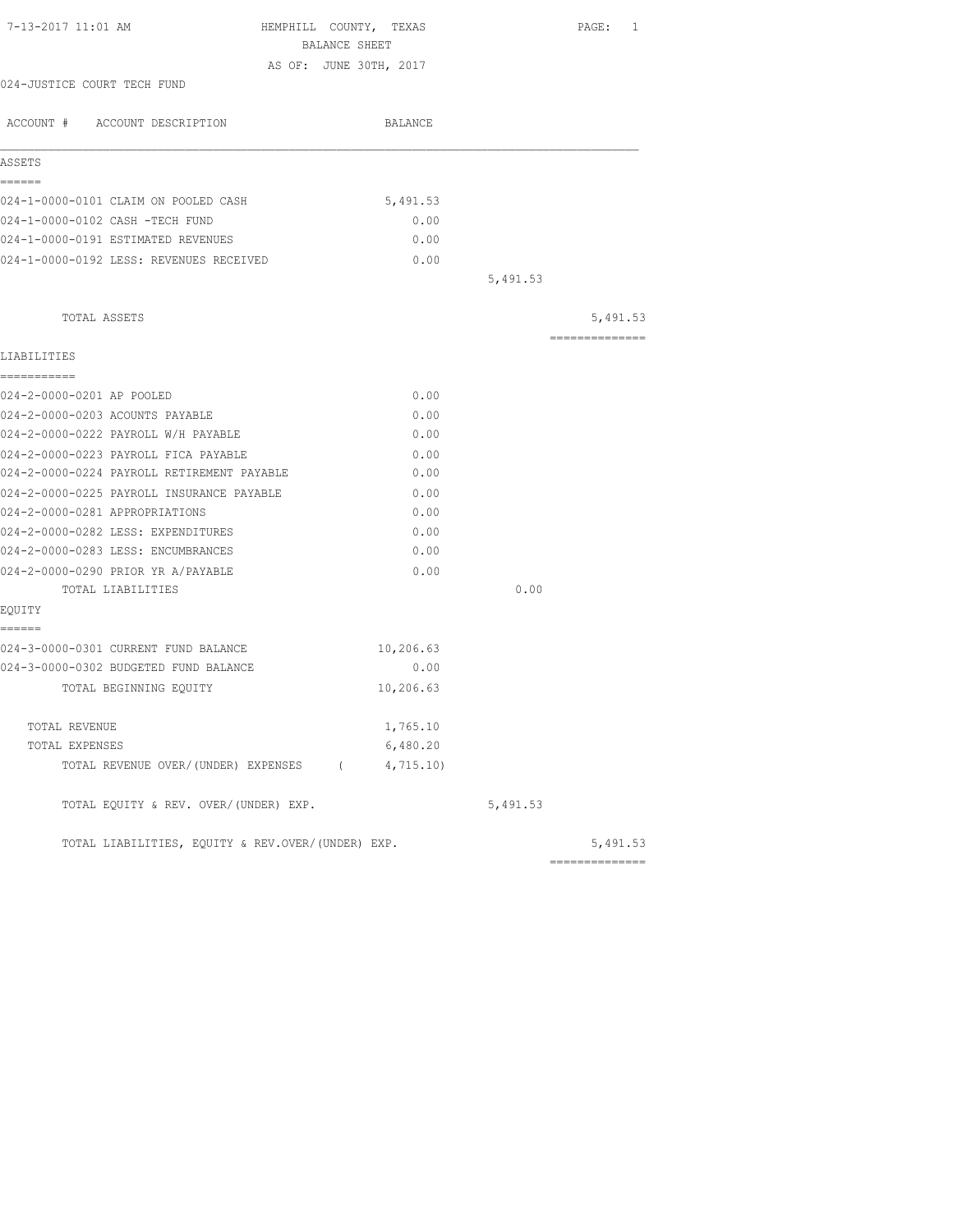| 7-13-2017 11:01 AM                                | HEMPHILL COUNTY, TEXAS<br>BALANCE SHEET |           | PAGE: 1         |
|---------------------------------------------------|-----------------------------------------|-----------|-----------------|
|                                                   | AS OF: JUNE 30TH, 2017                  |           |                 |
| 032-CHK COLLECTION/CO ATTY                        |                                         |           |                 |
| ACCOUNT # ACCOUNT DESCRIPTION                     | BALANCE                                 |           |                 |
| ASSETS                                            |                                         |           |                 |
| ======<br>032-1-0000-0101 CLAIM ON POOLED CASH    | 17,455.88                               |           |                 |
| 032-1-0000-0102 CASH - CHECK COLLECTION/CO ATT    | 0.00                                    |           |                 |
| 032-1-0000-0103 PETTY CASH                        | 0.00                                    |           |                 |
| 032-1-0000-0105 PETTY CASH-CO ATTY                | 100.00                                  |           |                 |
| 032-1-0000-0191 ESTIMATED REVENUES                | 0.00                                    |           |                 |
| 032-1-0000-0192 LESS: REVENUES RECEIVED           | 0.00                                    |           |                 |
|                                                   |                                         | 17,555.88 |                 |
| TOTAL ASSETS                                      |                                         |           | 17,555.88       |
| LIABILITIES                                       |                                         |           | --------------- |
| ===========                                       |                                         |           |                 |
| 032-2-0000-0201 AP POOLED                         | 0.00                                    |           |                 |
| 032-2-0000-0203 ACOUNTS PAYABLE                   | 0.00                                    |           |                 |
| 032-2-0000-0222 PAYROLL W/H PAYABLE               | 0.00                                    |           |                 |
| 032-2-0000-0223 PAYROLL FICA PAYABLE              | 0.00                                    |           |                 |
| 032-2-0000-0224 PAYROLL RETIREMENT PAYABLE        | 0.00                                    |           |                 |
| 032-2-0000-0225 PAYROLL INSURANCE PAYABLE         | 0.00                                    |           |                 |
| 032-2-0000-0281 APPROPRIATIONS                    | 0.00                                    |           |                 |
| 032-2-0000-0282 LESS: EXPENDITURES                | 0.00                                    |           |                 |
| 032-2-0000-0283 LESS: ENCUMBRANCES                | 0.00                                    |           |                 |
| 032-2-0000-0290 PRIOR YR A/PAYABLE                | 0.00                                    |           |                 |
| TOTAL LIABILITIES                                 |                                         | 0.00      |                 |
| EQUITY                                            |                                         |           |                 |
| ------<br>032-3-0000-0301 CURRENT FUND BALANCE    | 18,356.82                               |           |                 |
| 032-3-0000-0302 BUDGETED FUND BALANCE             | 0.00                                    |           |                 |
| TOTAL BEGINNING EQUITY                            | 18,356.82                               |           |                 |
| TOTAL REVENUE                                     | 646.00                                  |           |                 |
| TOTAL EXPENSES                                    | 1,446.94                                |           |                 |
| TOTAL REVENUE OVER/(UNDER) EXPENSES (             | 800.94)                                 |           |                 |
| TOTAL EQUITY & REV. OVER/(UNDER) EXP.             |                                         | 17,555.88 |                 |
| TOTAL LIABILITIES, EQUITY & REV.OVER/(UNDER) EXP. |                                         |           | 17,555.88       |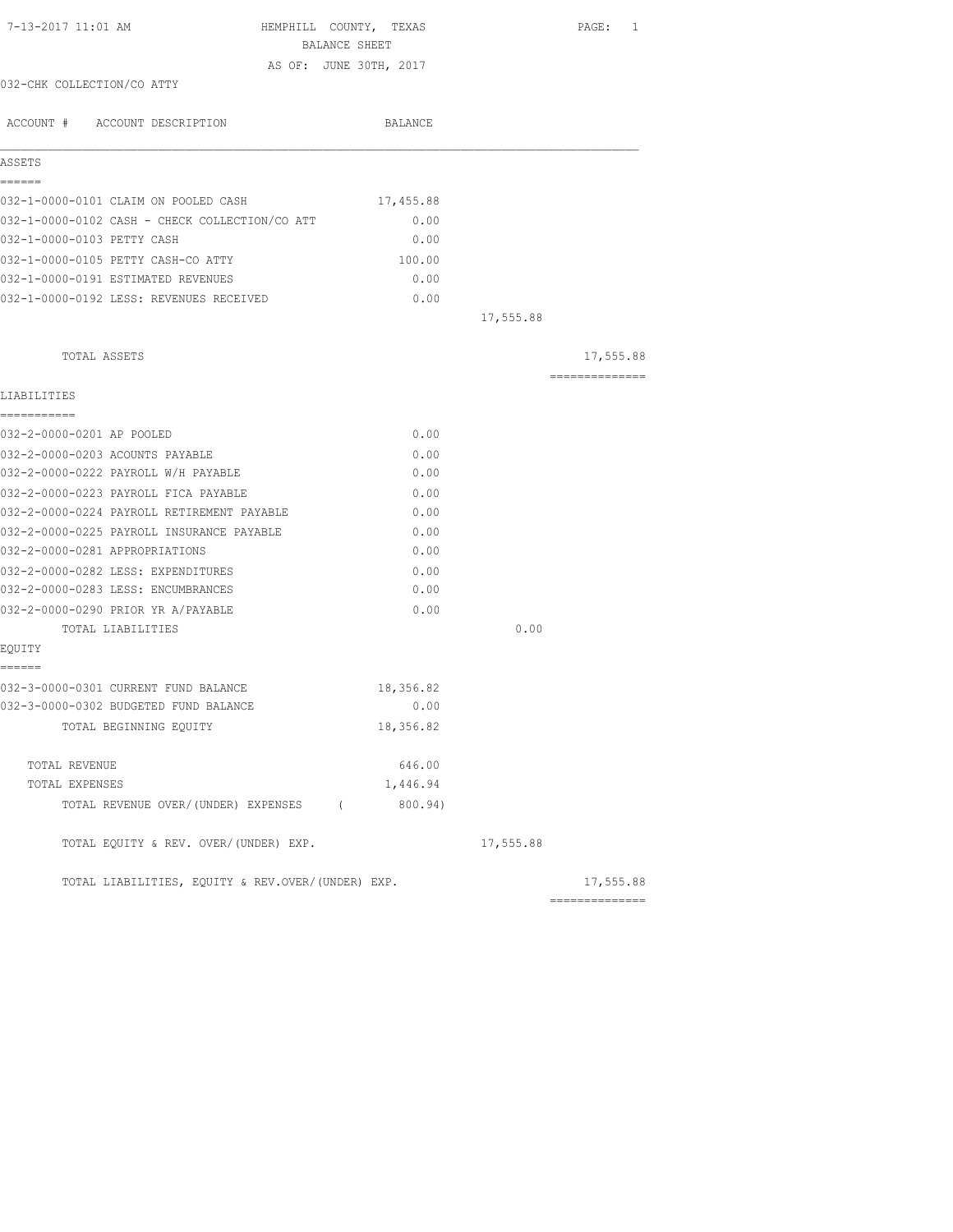| 7-13-2017 11:01 AM<br>HEMPHILL COUNTY, TEXAS<br>BALANCE SHEET |          |          | PAGE: 1        |
|---------------------------------------------------------------|----------|----------|----------------|
| AS OF: JUNE 30TH, 2017                                        |          |          |                |
| 036-ANNUAL LEOSE/LAW                                          |          |          |                |
| ACCOUNT # ACCOUNT DESCRIPTION                                 | BALANCE  |          |                |
| ASSETS                                                        |          |          |                |
| ======<br>036-1-0000-0101 CLAIM ON POOLED CASH                | 9,080.70 |          |                |
| 036-1-0000-0102 CASH - ANNUAL LEOSE/LAW                       | 0.00     |          |                |
| 036-1-0000-0191 ESTIMATED REVENUES                            | 0.00     |          |                |
| 036-1-0000-0192 LESS: REVENUES RECEIVED                       | 0.00     |          |                |
|                                                               |          | 9,080.70 |                |
| TOTAL ASSETS                                                  |          |          | 9,080.70       |
| LIABILITIES                                                   |          |          | ============== |
| -----------                                                   |          |          |                |
| 036-2-0000-0201 AP POOLED                                     | 0.00     |          |                |
| 036-2-0000-0203 ACOUNTS PAYABLE                               | 0.00     |          |                |
| 036-2-0000-0222 PAYROLL W/H PAYABLE                           | 0.00     |          |                |
| 036-2-0000-0223 PAYROLL FICA PAYABLE                          | 0.00     |          |                |
| 036-2-0000-0224 PAYROLL RETIREMENT PAYABLE                    | 0.00     |          |                |
| 036-2-0000-0225 PAYROLL INSURANCE PAYABLE                     | 0.00     |          |                |
| 036-2-0000-0281 APPROPRIATIONS                                | 0.00     |          |                |
| 036-2-0000-0282 LESS: EXPENDITURES                            | 0.00     |          |                |
| 036-2-0000-0283 LESS: ENCUMBRANCES                            | 0.00     |          |                |
| 036-2-0000-0290 PRIOR YR A/PAYABLE                            | 0.00     |          |                |
| TOTAL LIABILITIES                                             |          | 0.00     |                |
| EQUITY<br>======                                              |          |          |                |
| 036-3-0000-0301 CURRENT FUND BALANCE                          | 7,459.24 |          |                |
| 036-3-0000-0302 BUDGETED FUND BALANCE                         | 0.00     |          |                |
| TOTAL BEGINNING EQUITY                                        | 7,459.24 |          |                |
| TOTAL REVENUE                                                 | 1,621.46 |          |                |
| TOTAL EXPENSES                                                | 0.00     |          |                |
| TOTAL REVENUE OVER/(UNDER) EXPENSES                           | 1,621.46 |          |                |
| TOTAL EQUITY & REV. OVER/(UNDER) EXP.                         |          | 9,080.70 |                |
| TOTAL LIABILITIES, EQUITY & REV.OVER/(UNDER) EXP.             |          |          | 9,080.70       |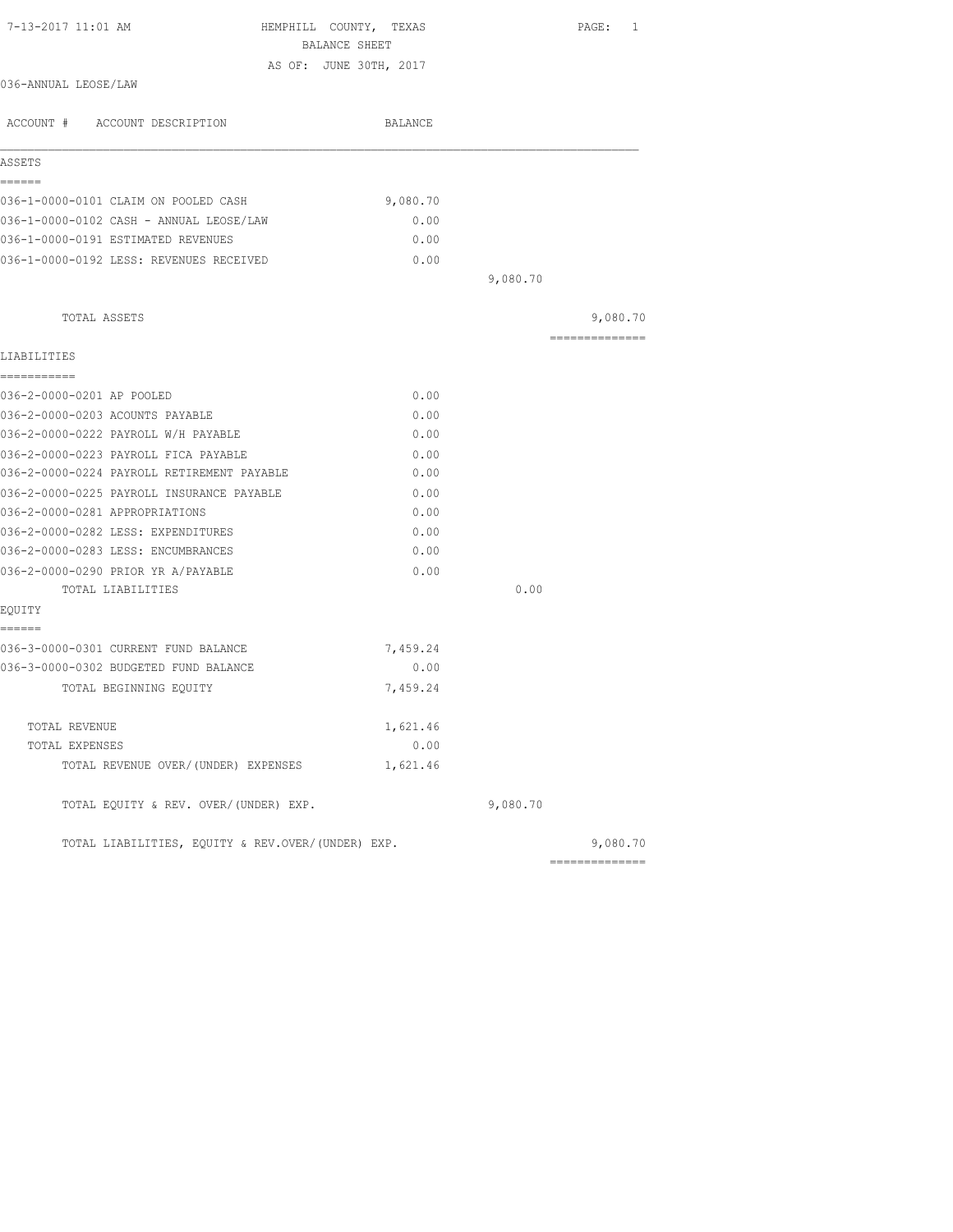| 7-13-2017 11:01 AM<br>HEMPHILL COUNTY, TEXAS      |                        |           | PAGE: 1         |
|---------------------------------------------------|------------------------|-----------|-----------------|
|                                                   | BALANCE SHEET          |           |                 |
| 046-SCAAP                                         | AS OF: JUNE 30TH, 2017 |           |                 |
| ACCOUNT # ACCOUNT DESCRIPTION                     | BALANCE                |           |                 |
| ASSETS                                            |                        |           |                 |
| ======<br>046-1-0000-0101 CLAIM ON POOLED CASH    | 65,265.58              |           |                 |
| 046-1-0000-0102 CASH - SCAAP                      | 0.00                   |           |                 |
| 046-1-0000-0191 ESTIMATED REVENUES                | 0.00                   |           |                 |
| 046-1-0000-0192 LESS: REVENUES RECEIVED           | 0.00                   |           |                 |
|                                                   |                        | 65,265.58 |                 |
| TOTAL ASSETS                                      |                        |           | 65,265.58       |
| LIABILITIES                                       |                        |           | =============== |
| ===========                                       |                        |           |                 |
| 046-2-0000-0201 AP POOLED                         | 0.00                   |           |                 |
| 046-2-0000-0203 ACOUNTS PAYABLE                   | 0.00                   |           |                 |
| 046-2-0000-0222 PAYROLL W/H PAYABLE               | 0.00                   |           |                 |
| 046-2-0000-0223 PAYROLL FICA PAYABLE              | 0.00                   |           |                 |
| 046-2-0000-0224 PAYROLL RETIREMENT PAYABLE        | 0.00                   |           |                 |
| 046-2-0000-0225 PAYROLL INSURANCE PAYABLE         | 0.00                   |           |                 |
| 046-2-0000-0281 APPROPRIATIONS                    | 0.00                   |           |                 |
| 046-2-0000-0282 LESS: EXPENDITURES                | 0.00                   |           |                 |
| 046-2-0000-0283 LESS: ENCUMBRANCES                | 0.00                   |           |                 |
| TOTAL LIABILITIES                                 |                        | 0.00      |                 |
| EQUITY                                            |                        |           |                 |
| ------<br>046-3-0000-0301 CURRENT FUND BALANCE    | 59,529.46              |           |                 |
| 046-3-0000-0302 BUDGETED FUND BALANCE             | 0.00                   |           |                 |
| TOTAL BEGINNING EQUITY                            | 59,529.46              |           |                 |
| TOTAL REVENUE                                     | 7,354.00               |           |                 |
| TOTAL EXPENSES                                    | 1,617.88               |           |                 |
| TOTAL REVENUE OVER/(UNDER) EXPENSES               | 5,736.12               |           |                 |
| TOTAL EQUITY & REV. OVER/(UNDER) EXP.             |                        | 65,265.58 |                 |
| TOTAL LIABILITIES, EQUITY & REV.OVER/(UNDER) EXP. |                        |           | 65,265.58       |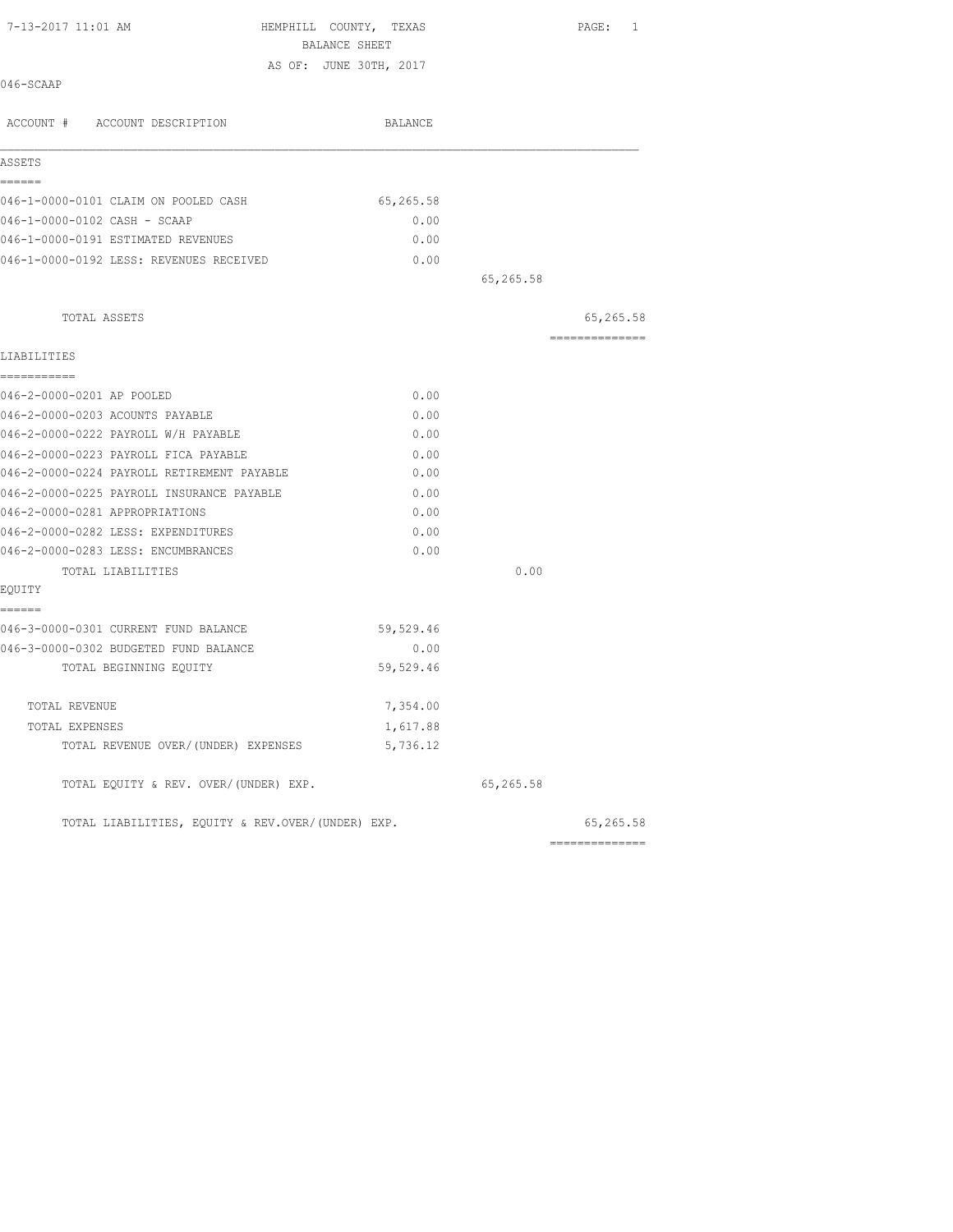| 7-13-2017 11:01 AM                                | HEMPHILL COUNTY, TEXAS<br><b>BALANCE SHEET</b> | PAGE: 1                                                                                                                                                                                                                                                                                                                                                                                                                                                                                |
|---------------------------------------------------|------------------------------------------------|----------------------------------------------------------------------------------------------------------------------------------------------------------------------------------------------------------------------------------------------------------------------------------------------------------------------------------------------------------------------------------------------------------------------------------------------------------------------------------------|
|                                                   | AS OF: JUNE 30TH, 2017                         |                                                                                                                                                                                                                                                                                                                                                                                                                                                                                        |
| 047-SHERIFF COMMISSARY                            |                                                |                                                                                                                                                                                                                                                                                                                                                                                                                                                                                        |
| ACCOUNT # ACCOUNT DESCRIPTION                     | BALANCE                                        |                                                                                                                                                                                                                                                                                                                                                                                                                                                                                        |
| ASSETS                                            |                                                |                                                                                                                                                                                                                                                                                                                                                                                                                                                                                        |
| ------<br>047-1-0000-0101 SHERIFF COMMISSARY      | 10,875.39                                      |                                                                                                                                                                                                                                                                                                                                                                                                                                                                                        |
| 047-1-0000-0102 CASH-SHERIFF COMMISSARY           | 0.00                                           |                                                                                                                                                                                                                                                                                                                                                                                                                                                                                        |
|                                                   |                                                | 10,875.39                                                                                                                                                                                                                                                                                                                                                                                                                                                                              |
| TOTAL ASSETS                                      |                                                | 10,875.39                                                                                                                                                                                                                                                                                                                                                                                                                                                                              |
|                                                   |                                                | ---------------                                                                                                                                                                                                                                                                                                                                                                                                                                                                        |
| EOUITY<br>======                                  |                                                |                                                                                                                                                                                                                                                                                                                                                                                                                                                                                        |
| 047-3-0000-0301 SHERIFF COMMISSARY                | 10,875.39                                      |                                                                                                                                                                                                                                                                                                                                                                                                                                                                                        |
| TOTAL BEGINNING EQUITY                            | 10,875.39                                      |                                                                                                                                                                                                                                                                                                                                                                                                                                                                                        |
| <b>TOTAL REVENUE</b>                              | 0.00                                           |                                                                                                                                                                                                                                                                                                                                                                                                                                                                                        |
| TOTAL EXPENSES                                    | 0.00                                           |                                                                                                                                                                                                                                                                                                                                                                                                                                                                                        |
| TOTAL REVENUE OVER/ (UNDER) EXPENSES              | 0.00                                           |                                                                                                                                                                                                                                                                                                                                                                                                                                                                                        |
| TOTAL EQUITY & REV. OVER/(UNDER) EXP.             |                                                | 10,875.39                                                                                                                                                                                                                                                                                                                                                                                                                                                                              |
| TOTAL LIABILITIES, EQUITY & REV.OVER/(UNDER) EXP. |                                                | 10,875.39                                                                                                                                                                                                                                                                                                                                                                                                                                                                              |
|                                                   |                                                | $\begin{array}{cccccccccccccc} \multicolumn{2}{c}{} & \multicolumn{2}{c}{} & \multicolumn{2}{c}{} & \multicolumn{2}{c}{} & \multicolumn{2}{c}{} & \multicolumn{2}{c}{} & \multicolumn{2}{c}{} & \multicolumn{2}{c}{} & \multicolumn{2}{c}{} & \multicolumn{2}{c}{} & \multicolumn{2}{c}{} & \multicolumn{2}{c}{} & \multicolumn{2}{c}{} & \multicolumn{2}{c}{} & \multicolumn{2}{c}{} & \multicolumn{2}{c}{} & \multicolumn{2}{c}{} & \multicolumn{2}{c}{} & \multicolumn{2}{c}{} & \$ |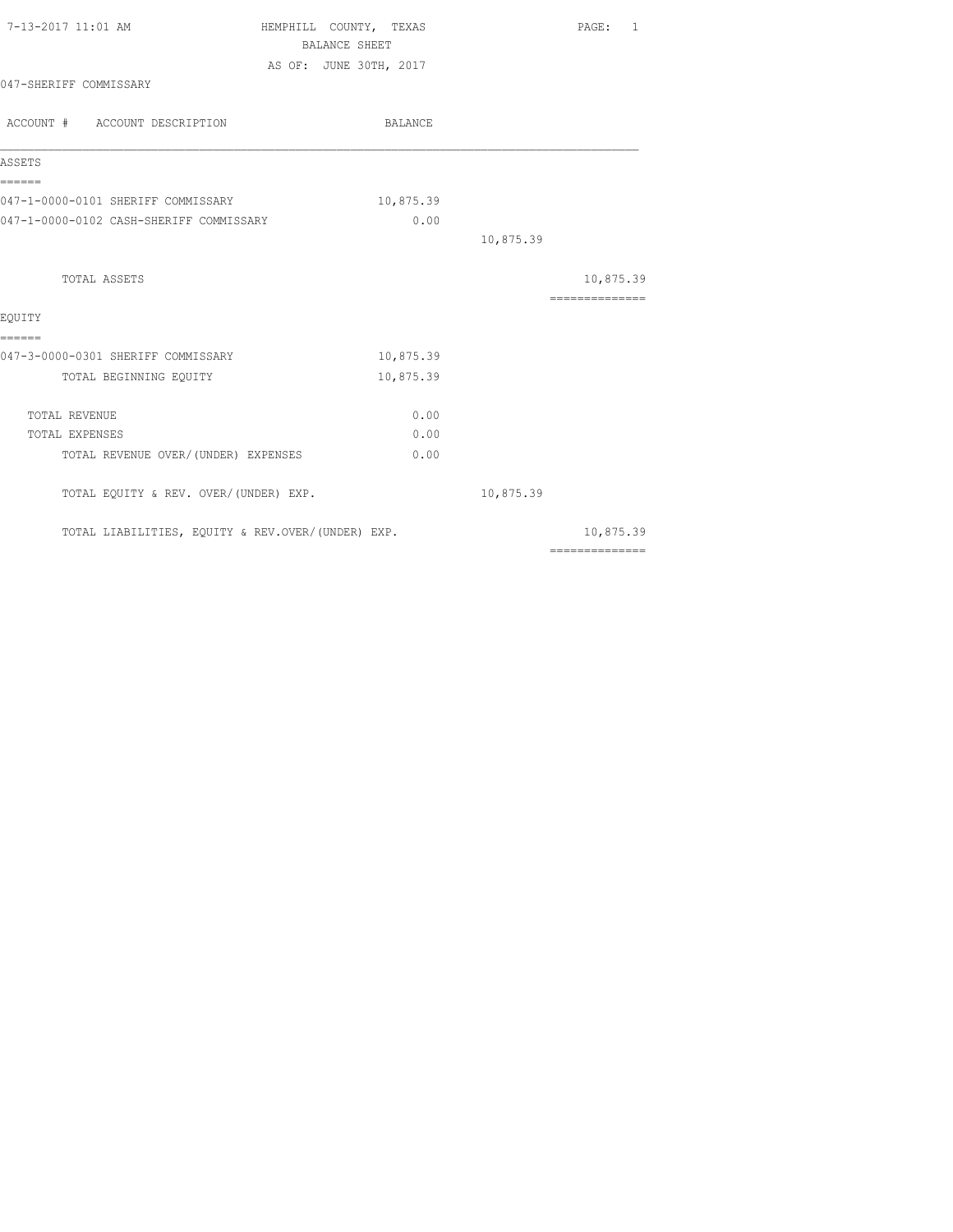| 7-13-2017 11:01 AM                                | HEMPHILL COUNTY, TEXAS | PAGE: 1        |
|---------------------------------------------------|------------------------|----------------|
|                                                   | <b>BALANCE SHEET</b>   |                |
|                                                   | AS OF: JUNE 30TH, 2017 |                |
| 048-SHERIFF SEIZURE                               |                        |                |
| ACCOUNT # ACCOUNT DESCRIPTION                     | BALANCE                |                |
| ASSETS                                            |                        |                |
| ======                                            |                        |                |
| 048-1-0000-0102 CASH                              | 5,306.77               |                |
|                                                   |                        | 5,306.77       |
| TOTAL ASSETS                                      |                        | 5,306.77       |
| EQUITY                                            |                        | ============== |
| ======<br>048-3-0000-0301 FUND BALANCE            | 5,306.77               |                |
| TOTAL BEGINNING EQUITY                            | 5,306.77               |                |
| TOTAL REVENUE                                     | 0.00                   |                |
| TOTAL EXPENSES                                    | 0.00                   |                |
| TOTAL REVENUE OVER/ (UNDER) EXPENSES              | 0.00                   |                |
| TOTAL EQUITY & REV. OVER/(UNDER) EXP.             |                        | 5,306.77       |
| TOTAL LIABILITIES, EQUITY & REV.OVER/(UNDER) EXP. |                        | 5,306.77       |